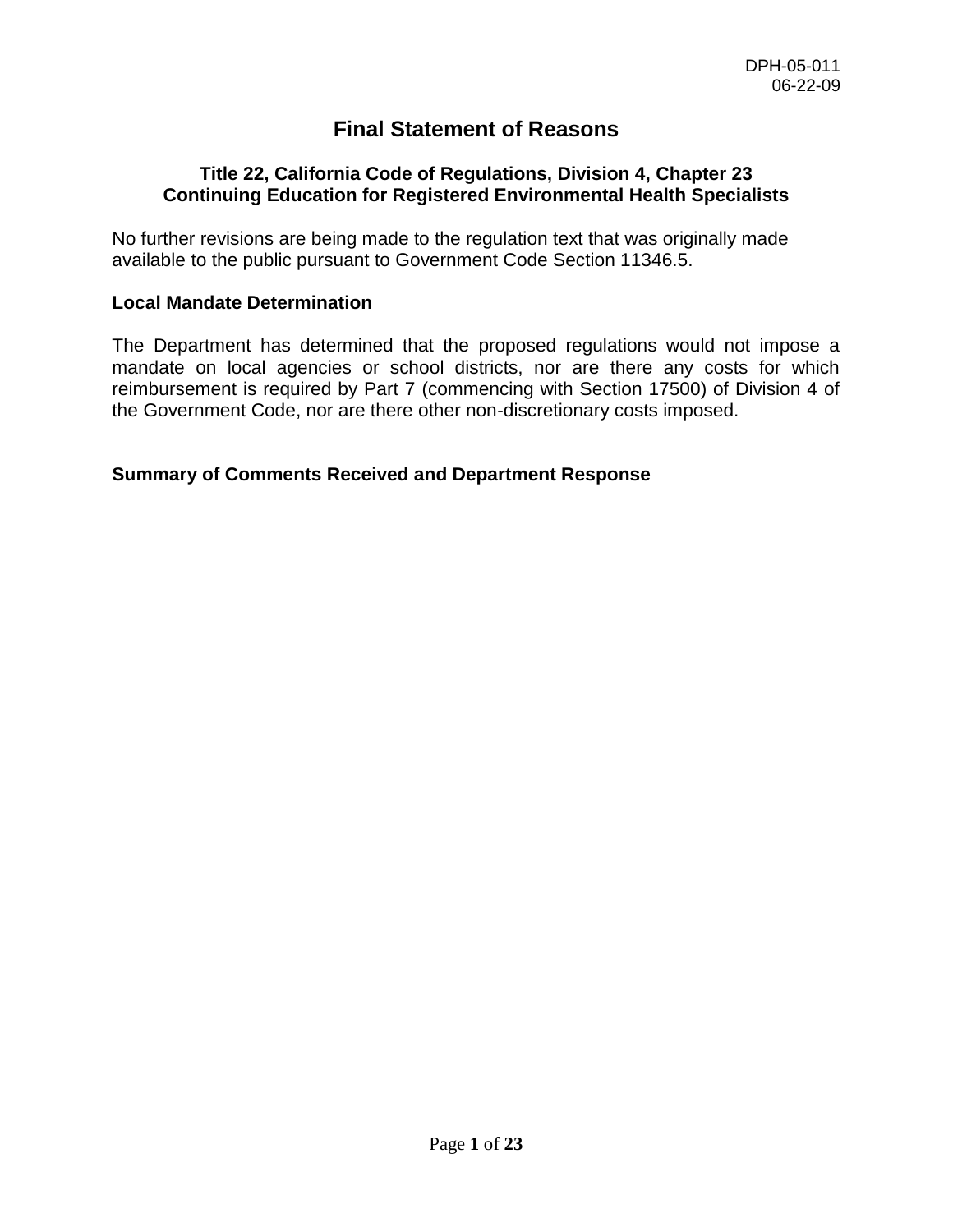# Addendum 1 **List of Commenters, Period Ending February 9, 2009**

| #              | <b>Name</b>                         | <b>Title</b>                                          | Organization                                                       |
|----------------|-------------------------------------|-------------------------------------------------------|--------------------------------------------------------------------|
|                | RAMSEY, VICKI<br>(LETTER), (E-MAIL) | <b>SENIOR EHS</b>                                     | PLACER COUNTY ENVIRONMENTAL HEALTH                                 |
| 2              | OSSAI, JOSEPH                       | ENVIRONMENTAL HEALTH INSPECTOR, HOUSING               | CITY AND COUNTY OF SAN FRANCISCO, DPH, EH SECTION                  |
| 3              | HAWKINS, VINCENT                    | ENVIRONMENTAL HEALTH SPECIALIST                       | MARIN COUNTY ENVIRONMENTAL HEALTH SERVICES                         |
| $\overline{4}$ | CALLOW, SCOTT                       | SR DRINKING WATER /WELL DRILLING<br><b>SPECIALIST</b> | MARIN COUNTY ENVIRONMENTAL HEALTH SERVICES                         |
| 5              | SMITH-COOKE, DEBORAH                | ENVIRONMENTAL HEALTH SPECIALIST                       | SAN LUIS OBISPO COUNTY ENVIRONMENTAL HEALTH                        |
| 6              | <b>BARNTHOUSE, LAURA</b>            | ENVIRON RISK/COMMUNITY OUTREACH SPEC                  | SONOMA COUNTY, DEPT. OF HEALTH SERVICES, EH DIVISION               |
| $\overline{7}$ | <b>BUONOMO, HEATHER</b>             | SOUTHWEST CHAPTER PRESIDENT                           | CALIFORNIA ENVIRONMENTAL HEALTH ASSOCIATION                        |
| 8              | KRENZ, MATTHEW                      | ENVIRONMENTAL HEALTH SPECIALIST                       | MONTEREY COUNTY HEALTH DEPT., ENVIRONMENTAL HEALTH DIVISION        |
| 9              | LYON, RICHARD                       | ENVIRONMENTAL HEALTH SPECIALIST                       | SOLANO COUNTY ENVIRONMENTAL HEALTH DIVISION                        |
| 10             | MCCAULEY, PHILLIP                   | ENVIRONMENTAL HEALTH SPECIALIST                       | SANTA CRUZ COUNTY, ENVIRONMENTAL HEALTH                            |
| 11             | WINKLER, KEITH                      | DEPUTY HEALTH DIRECTOR FOR EH SERVICES                | KINGS COUNTY ENVIRONMENTAL HEALTH SERVICES                         |
| 12             | AVERA, DANIEL                       | DIVISION CHIEF, ENVIRONMENTAL HEALTH SERV.            | SAN BERNARDINO COUNTY, ENVIRONMENTAL HEALTH                        |
| 13             | FORD, TRACEY                        | PRESIDENT                                             | CALIFORNIA ENVIRONMENTAL HEALTH ASSOCIATION                        |
| 14             | ROSSO, STEVE                        | ENVIRONMENTAL HEALTH SPECIALIST                       | MARIN COUNTY, ENVIRONMENTAL HEALTH SERVICES                        |
| 15             | VENTER, ROBERT L.                   | ENVIRONMENTAL HEALTH SPECIALIST                       | SAN DIEGO COUNTY                                                   |
| 16             | <b>BARNETT, MARCY</b>               | <b>REHS</b>                                           | CALIFORNIA ENVIRONMENTAL HEALTH ASSOCIATION                        |
| 17             | FILLMORE, TIM                       | ENVIRONMENTAL HEALTH SPECIALIST                       | SANTA CRUZ COUNTY HEALTH SERVICES AGENCY                           |
| 18             | HOBBERLIN, JULIE                    | <b>ENVIRONMENTAL HEALTH SPECIALIST</b>                | ORANGE COUNTY HEALTH CARE AGENCY                                   |
| 19             | <b>UMEMOTO, DAWN</b>                | ENVIRONMENTAL HEALTH SPECIALIST                       | ORANGE COUNTY HEALTH CARE AGENCY                                   |
| 20             | WONG, DARRYL C. F.                  | CEHA CONTINUING EDUCATION CHAIR                       | CALIFORNIA ENVIRONMENTAL HEALTH ASSOCIATION                        |
| 21             | <b>WETZEL, MICHAEL</b>              | ENVIRONMENTAL HEALTH SPECIALIST III                   | SAN BERNARDINO COUNTY, ENVIRONMENTAL HEALTH                        |
| 22             | HALLADIN, MARGARET                  | ENVIRONMENTAL HEALTH SPECIALIST III                   | MARIN COUNTY ENVIRONMENTAL HEALTH SERVICES                         |
| 23             | MILLER, ROB                         | <b>SUPERVISING REHS</b>                               | SAN BERNARDINO COUNTY, DEPARTMENT OF PUBLIC HEALTH                 |
| 24             | YORKEY, DARRYL                      | PRESIDENT ELECT 2008-09: ADJUNCT<br><b>PROFESSOR</b>  | CEHA; SAN DIEGO STATE UNIVERSITY, GRADUATE SCHOOL OF PUBLIC HEALTH |
| 25             | <b>HARRISON, RICHARD</b>            | SENIOR ENVIRONMENTAL HEALTH SPECIALIST                | SANTA CLARA COUNTY, DEPARTMENT OF ENVIRONMENTAL HEALTH             |
| 26             | HARTMAN, KATHRYN S.                 | ENVIRONMENTAL HEALTH SPECIALIST III                   | SAN DIEGO COUNTY, DEPARTMENT OF ENVIRONMENTAL HEALTH               |
| 27             | BROWN, LAWRENCE A.                  | ENVIRONMENTAL HEALTH SPECIALIST                       | <b>KING COUNTY (WASHINGTON)</b>                                    |
| 28             | ST. JOHN-HARDER, MELISSA            | <b>COMPLIANCE SPECIALIST</b>                          | <b>GOLDER ASSOCIATES</b>                                           |
| 29             | POZZEBON. LEWIS                     | <b>PRESIDENT</b>                                      | CALIFORNIA CONFERENCE OF DIRECTORS OF ENVIRONMENTAL HEALTH (CCDEH) |
| 30             | LEANOS, SAL                         | EHS IV                                                | <b>VENTURA COUNTY</b>                                              |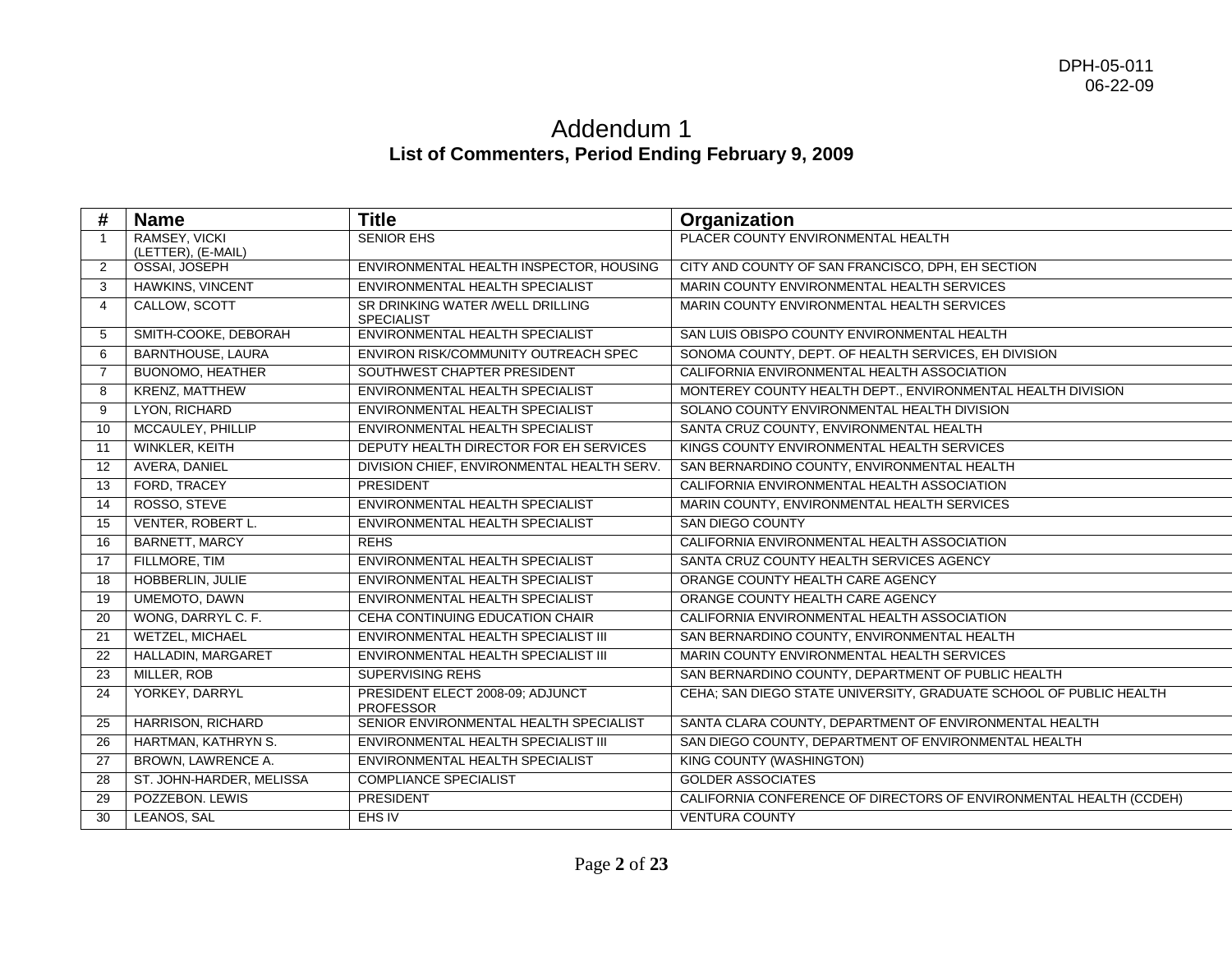# Addendum 1 **List of Commenters, Period Ending February 9, 2009**

| 31 | NEWCOMB, LARRY                        | <b>REHS</b>                        | JAYHAWK CONSULTANTS                                |
|----|---------------------------------------|------------------------------------|----------------------------------------------------|
| 32 | MESAGNO, DAVID                        | <b>REHS</b>                        | SONOMA COUNTY                                      |
| 33 | THOMAS, SANDER                        | <b>REHS</b>                        | EL DORADO COOUNTY                                  |
| 34 | <b>GARCIA, GRACIELA</b>               | ENVIRONMENTAL HEALTH SPECIALIST IV | VENTURA COUNTY ENVIRONMENTAL HEALTH DEPARTMENT     |
| 35 | <b>MERRIFIELD, RICK</b>               | <b>DIRECTOR</b>                    | SANTA BARBARA COUNTY ENVIRONMENTAL HEALTH SERVICES |
| 36 | <b>BYRNE, MIKE</b>                    | <b>REHS</b>                        | <b>VENTURA COUNTY</b>                              |
| 37 | HUFF, ELIZABETH                       | <b>REHS</b>                        | <b>VENTURA COUNTY</b>                              |
| 38 | KIRSCHMAN, WILLIAM                    | <b>REHS</b>                        | PLACER COUNTY                                      |
| 39 | <b>BROWN, RICHARD</b>                 | <b>REHS</b>                        | PLACER COUNTY                                      |
| 40 | ECHOLS, RALPH                         | <b>REHS</b>                        | PLACER COUNTY                                      |
| 41 | ELLIS, DANELLE                        | <b>REHS</b>                        | PLACER COUNTY                                      |
| 42 | <b>FOSTER, WILLIAM</b>                | <b>REHS</b>                        | <b>PLACER COUNTY</b>                               |
| 43 | GANAPATHY, MOHAN                      | <b>REHS</b>                        | <b>PLACER COUNTY</b>                               |
| 44 | JONES, BRIAN                          | <b>REHS</b>                        | <b>PLACER COUNTY</b>                               |
| 45 | LINDBLOOM, MARC                       | <b>REHS</b>                        | LINDBLOOM SEPTIC DESIGN. INC.                      |
| 46 | LINDBLOOM, DAVID                      | <b>REHS</b>                        | LINDBLOOM SEPTIC DESIGN, INC.                      |
| 47 | LINEBERRY, VIRGINIA                   | <b>REHS</b>                        | PLACER COUNTY                                      |
| 48 | RATN, LAURA                           | <b>REHS</b>                        | PLACER COUNTY                                      |
| 49 | CASO, MICHAEL                         | <b>REHS</b>                        | PLACER COUNTY                                      |
| 50 | KIRSCHMAN, DEBORAH                    | <b>REHS</b>                        | <b>PLACER COUNTY</b>                               |
| 51 | <b>GEREKE, DIANE</b>                  | <b>REHS</b>                        | PLACER COUNTY                                      |
| 52 | <b>ESTOLAS, LEMUEL</b>                | <b>REHS</b>                        | PLACER COUNTY                                      |
| 53 | <b>VENTURA, RONNY</b>                 | ENVIRONMENTAL HEALTH SPECIALIST IV | <b>VENTURA COUNTY</b>                              |
| 54 | HOLLOWAY, SHARI                       | EHS IV                             | <b>VENTURA COUNTY</b>                              |
| 55 | SIREN, REBECCA<br>(WRITTEN TESTIMONY) | OPERATIONS MANAGER, WATER QUALITY  | <b>GEORGETOWN DIVIDE PUBLIC UTILITY DISTRICT</b>   |
| 56 | POZZEBON, LEWIS                       | <b>HEALTH OFFICER / DIRECTOR</b>   | <b>CITY OF VERNON</b>                              |
| 57 | SIREN, REBECCA<br>(ORAL TESTIMONY)    | OPERATIONS MANAGER WATER QUALITY   | <b>GEORGETOWN DIVIDE PUBLIC UTILITY DISTRICT</b>   |
| 58 | RAMSEY, VICKI<br>(ORAL TESTIMONY)     | <b>SENIOR EHS</b>                  | PLACER COUNTY ENVIRONMENTAL HEALTH                 |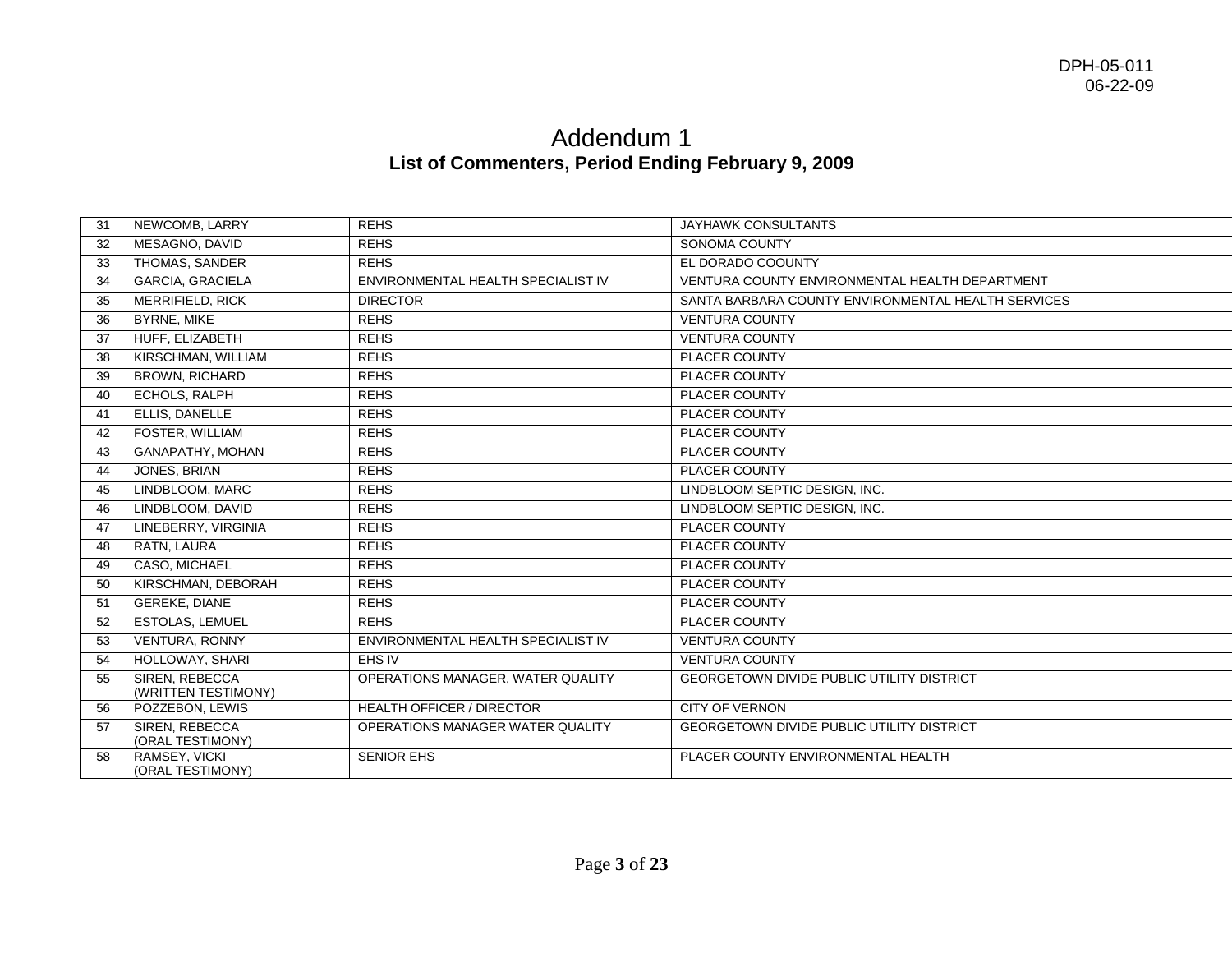## **Alternatives Considered**

The Department of Public Health (Department) has determined that no reasonable alternative considered by the Department, or otherwise identified and brought to the attention of the Department, would be more effective and less burdensome to affected private persons than this proposed action.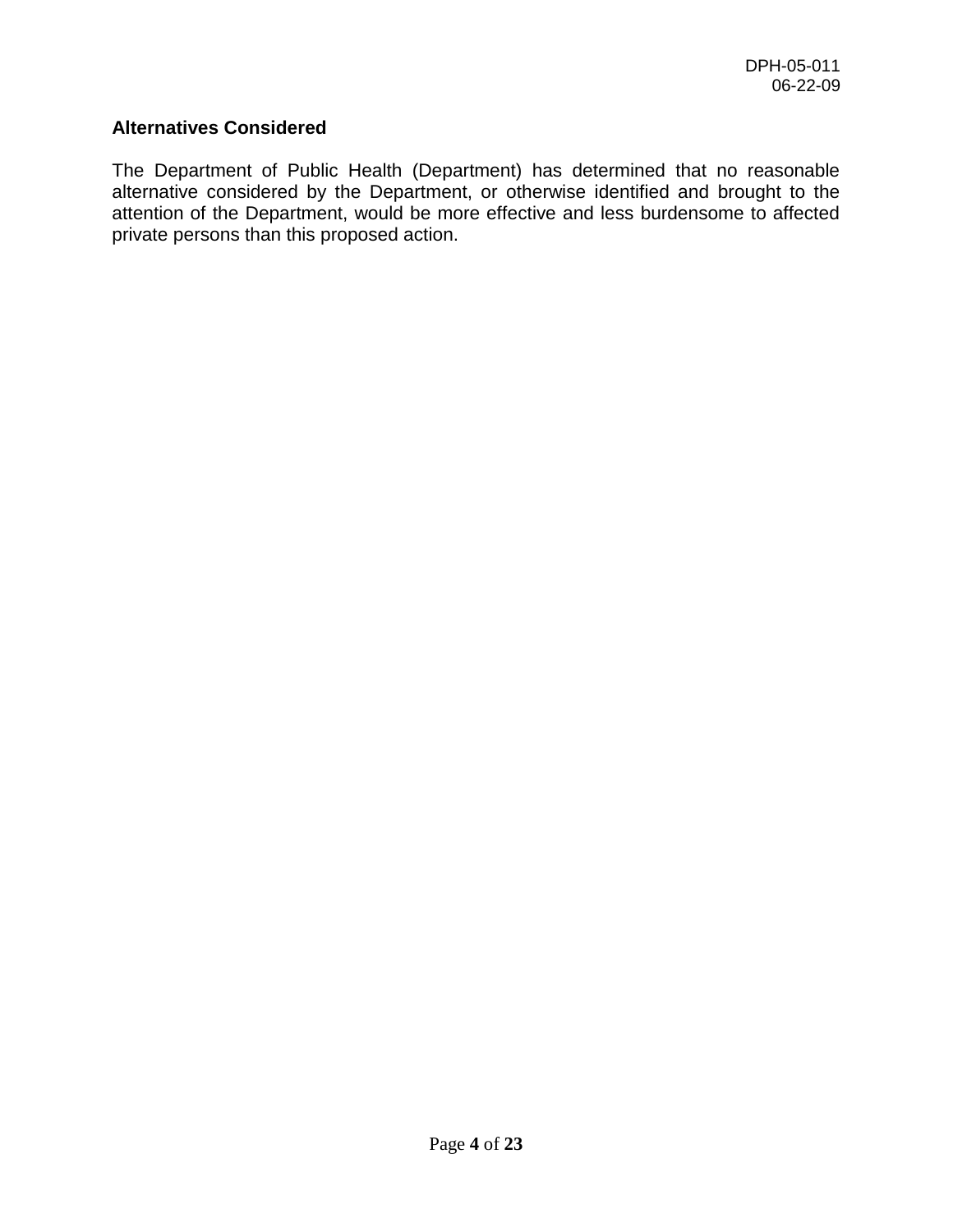# Addendum 2 **Response to Comments, Period Ending February 9, 2009**

The Department solicited written comments on the proposed regulation package DPH-05-011; 58 comments were received, 56 written testimony (WT) and 2 oral testimony (OT). The Department of Public Health received a request for an oral hearing. The oral hearing was held on February 9, 2009.

# General Support for Proposed Regulations

Comment: Many comments were received in support for DPH-05-011 Continuing Education Requirements for Registered Environmental Health Specialists (REHSs). The comments stated that a mandatory continuing education requirement for all REHSs in California is important in maintaining the highest of standards in the profession and ensuring continued professionalism in the field. They also stated that continuing education will reinforce the key role environmental health plays in public health protection and providing the outstanding public and environmental health service all people in California expect. The California Environmental Health Association (CEHA), California Conference of Local Health Officers (CCLHO), California Conference of Directors of Environmental Health (CCDEH), and Environmental Health Specialist Registration Committee (EHSRC) support the efforts of the California Department of Public Health (CDPH) to establish continuing education requirements for REHSs.

Commenter: 3(WT), 4(WT), 5(WT), 6(WT), 7(WT), 8(WT), 9(WT), 10(WT), 11(WT), 12(WT), 13(WT), 14(WT), 15(WT), 16(WT), 17(WT), 18(WT), 19(WT), 20(WT), 21(WT), 22(WT), 23(WT), 24(WT), 25(WT), 26(WT), 28(WT), 29(WT), 35(WT), 56(WT)

Response: The California Department of Public Health (CDPH) appreciates the expression of support for the proposed continuing education regulations for registered environmental health specialists.

## General Opposition to Proposed Regulations

Comment: Mandating continuing education has been opposed by the majority of REHSs in the past.

Commenter: 37(WT)

Response: The California Environmental Health Association (CEHA), California Conference of Directors of Environmental Health (CCDEH), California Conference of Local Health Officers (CCLHO), and members of the environmental health community have identified continuing education as a key element in the development of competent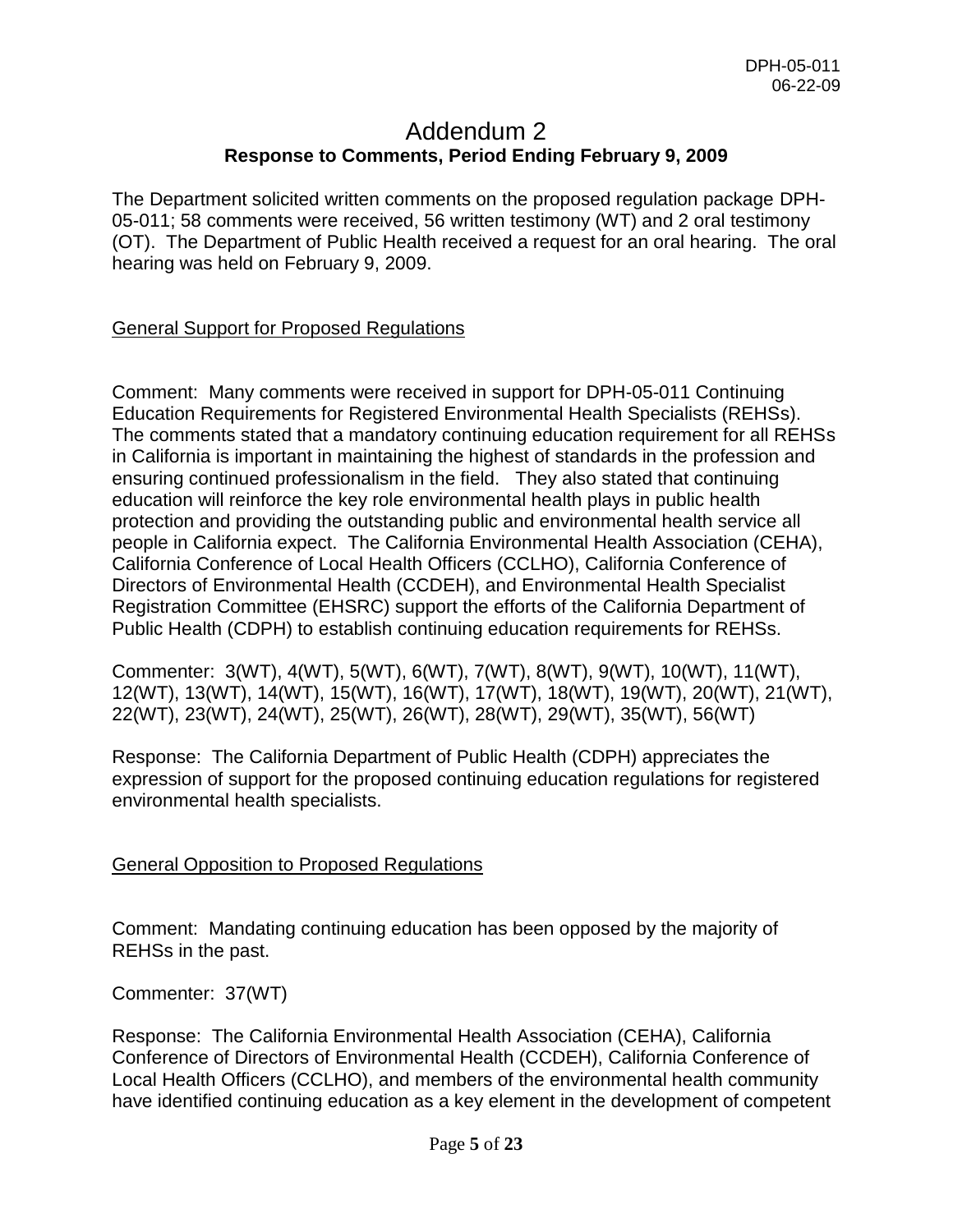and effective environmental health professionals. No changes will be made to the proposed regulations.

Comment: The comments period set by the Department was unfairly set up. The information was provided to some of the REHSs by the directors of the different jurisdictions. What happened to those REHSs that work for private industry; those that are on leave of absence for an illness or to care for a child; or those that are retired? No effort was made to make them aware of what is being proposed and that will directly affect them. The contact information is required as part of the biennial registration; therefore, it would have been an easy process to send the information to all REHSs. In order to truly determine that REHSs in general agree that continuing education will benefit the profession, all REHSs must be aware of what is being proposed and all must have an opportunity to provide their input. It was inappropriate and may not have even met legal mandates to only distribute the Notice of Proposed rulemaking, Title 22, California Code of regulation to CCLHO, CCDEH and an assortment of "interested persons" but not all REHSs. The public notice was inadequate.

Commenter: 34(WT), 37(WT), 54(WT), 57(OT)

Response: The comment period for rulemaking was based on requirements of the Administrative Procedures Act and conducted in accordance with the requirements of Title 2, 11346.4(a). The law does not require the public notice to be sent to all REHSs. The Department complied with Section 11346.4(a) because it mailed the notice to all the people identified in that subdivision, when required, and to those who it elected to send it to when it had discretion to do so. The Department complied with Section 11346.1(a)(1) because it mailed the notice to all those who filed a request for notice of regulatory actions with the Department. A copy of the rulemaking notification was sent to all Directors of Environmental Health, all Local Health Officers, CEHA and other interested parties, such as a local chapter of CEHA. Pursuant to Title 2, Section 11346.4(a)(4), it was determined that this distribution was adequate and reasonable for the notice of proposed rulemaking. The rulemaking notification was also listed in the California Regulatory Notice Register and posted on the program's webpage on December 26, 2008. In addition, CEHA notified members of the organization regarding the continuing education rulemaking process and also posted the Department web links with the rulemaking documents for members to review. The Department has been working with the Environmental Health Specialist Registration Committee (EHSRC), CEHA, CCDEH, CCLHO, and other individuals on the continuing education regulations since 1995 when the law was amended to give the Department the authority to adopt regulations. These groups fully represent the profession. The private sector is represented on the EHSRC Committee. These regulations have no impact on retired REHSs. Since that time the Department has made numerous presentations to CCDEH, CEHA and other interested parties, such as San Diego County, Orange County, Riverside County, San Bernardino County, Ventura County, and San Luis Obispo County, regarding the proposal for continuing education regulations. Based on feedback from represented groups and individuals the Department has amended the proposed package several times. In 2004 the EHSRC made a recommendation for the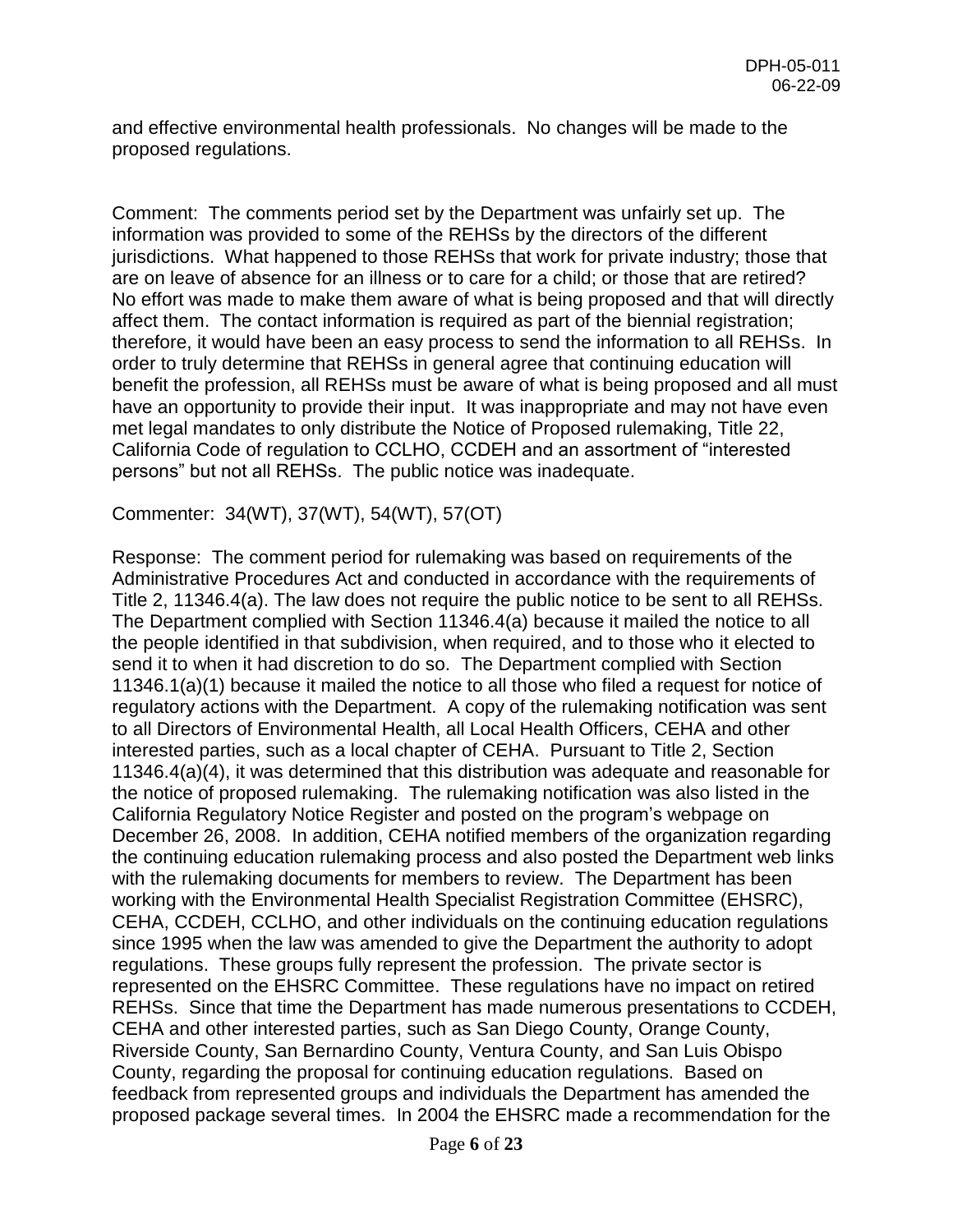Department to adopt the proposed regulations. A draft of the proposed regulations has been posted on the program's webpage since 2005. No changes to the proposed regulations are necessary based on these comments.

Comment: I am not in support of DPH-05-011 Continuing Education Requirements for REHSs unless the number of required units is reduced. Four to five units per year is reasonable. I feel the amount of continuing education units as proposed is totally unrealistic. Quality, not quantity, is a better goal. We who strive to be above the norm in the knowledge and performance of our profession read and study. The amount of continuing education should be reduced so as to allow balance in our life apart from the office.

Commenter: 31 (WT)

Response: Continuing education is measured in contact hours, not units. Section 65802 shows how contact hours will be awarded when a course is measured in units. A minimum of 24 contact hours was recommended by the EHSRC as a condition of the biennial registration renewal for REHSs. The EHSRC reviewed continuing education options and recommended 24 hours of continuing education activities each biennial registration period as the best option for maintaining and enhancing the competency of the REHS. The recommendation was determined to be achievable for all REHSs and provides maintenance of a minimum level of competency in the field of environmental health. NEHA has established a national standard for continuing education of 24 hours every two years. Arizona, Florida, Georgia, Nebraska, Nevada, Oregon and Oklahoma all have REHS continuing education programs (equivalent to requiring 24 hours every two years) to ensure the ongoing competency of persons registered as REHSs. No changes will be made to the proposed regulations.

Comment: I request that the Department initially implement the proposed continuing education requirements as a voluntary requirement for 5 years and use this time period to determine if these requirements are truly necessary.

Commenter: 54(WT)

Response: Regulations are, by definition, requirements, and so the regulations could not be drafted as a voluntary requirement. The Department has determined that these regulations are necessary, and CEHA, CCDEH, CCLHO and members of the environmental health community have identified continuing education as a key element in the development of competent and effective environmental health professionals, so a trial period is not needed. Health and Safety Code Section 106705 gives CDPH, upon recommendation by the EHSRC, authority to require and set up standards for continuing education for professionals in the rapidly changing and expanding field of environmental health. The Department chose to require standards because the absence of continuing education requirements limits the ability of State and local health jurisdictions to provide adequate public health services since their staff is not required to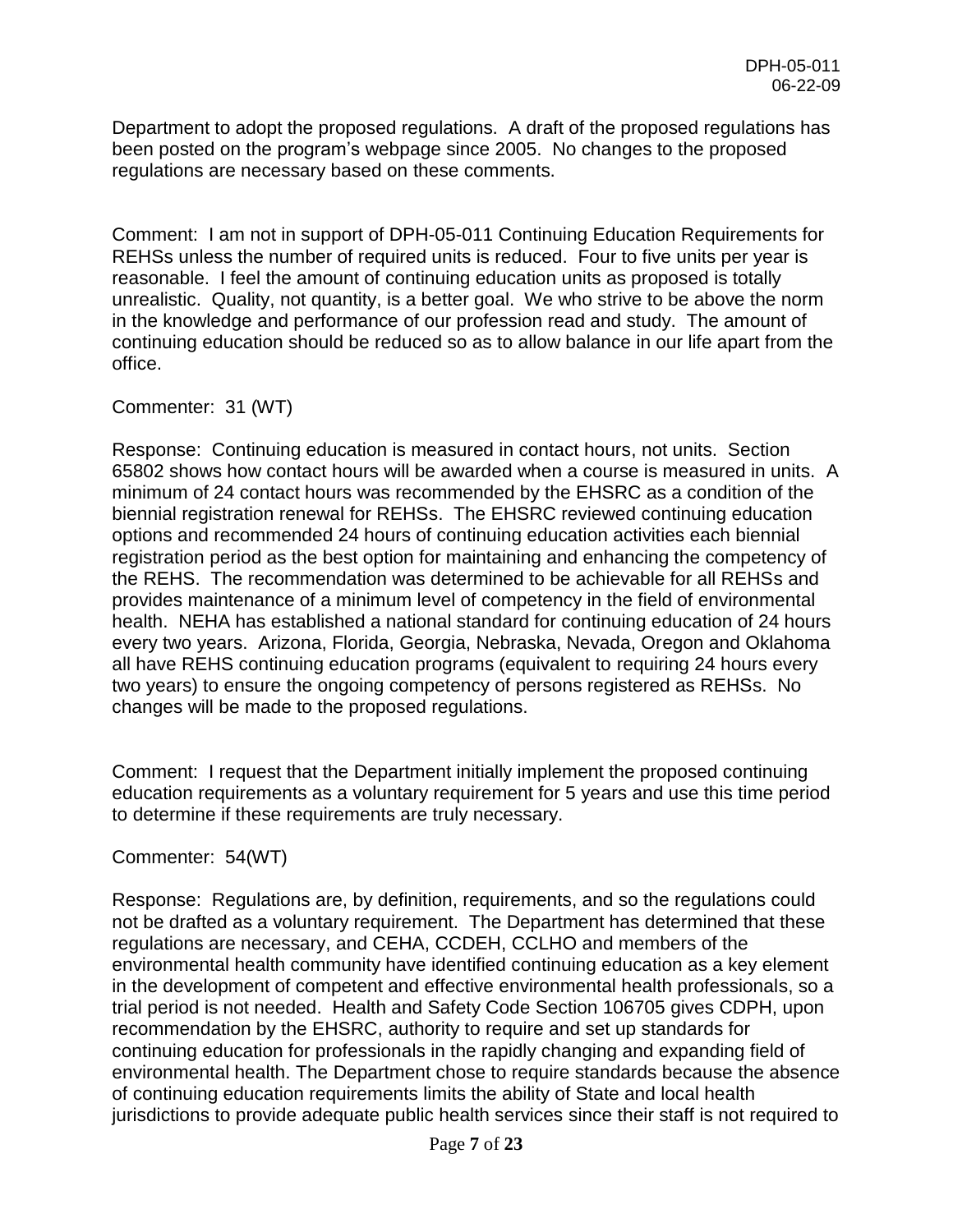be current with the latest environmental health issues, trends and technologies. NEHA has established a national standard for continuing education of 24 hours every two years. Arizona, Florida, Georgia, Nebraska, Nevada, Oregon and Oklahoma all have REHS continuing education programs (equivalent to requiring 24 hours every two years) to ensure the ongoing competency of persons registered as REHSs. No changes will be made to the proposed regulations.

Comment: We will end up with less opportunity for training with this mandatory system. We will have a lot of providers who are not willing to go through the accreditation process. I would rather see voluntary continuing education.

# Commenter: 57(OT)

Response: CEHA, CCDEH, CCLHO and members of the environmental health community have identified continuing education as a key element in the development of competent and effective environmental health professionals. CDPH has already received requests from several education providers seeking approval to offer continuing education courses for REHSs including NEHA, CEHA, California State University Northridge (CSUN), TUI University, California Integrated Waste Management Board (CIWMB), American Water Works Association (AWWA), Environmental Health Institute (EHI), the federal Food and Drug Administration (FDA) and some county environmental health offices. An REHS can ask to have any continuing education course reviewed by an Accreditation Agency (AA). The program currently does not have AAs in place, but anticipates approving many AAs and having a variety of approved courses available for REHSs. All REHSs will be allowed the full two years to complete 24 contact hours of continuing education once the requirement is implemented. The two year period does not begin to run until the REHS's first renewal following adoption of the regulations. No changes will be made to the proposed regulations.

Comment: The approval process that is proposed for continuing education will actually increase the cost of continuing education for REHSs because of the cost that would be imposed by the Accreditation Agency and Recognized Provider.

## Commenter: 58(OT)

Response: Many organizations offer continuing education as a means to promote professionalism and guaranteed skills in environmental health. There are many existing course offerings that a registered professional can take to meet the new mandatory requirement. There are a number of providers who have a potential to be approved that offer free continuing education coursework. The CIWMB and FDA offer free continuing education coursework with grants to pay for travel and other per diem costs to local health agencies. In addition, through NEHA, an individual is able to complete continuing education courses that are currently offered nationwide. It is expected that the regulations will result in the availability of a variety of courses, some free, some less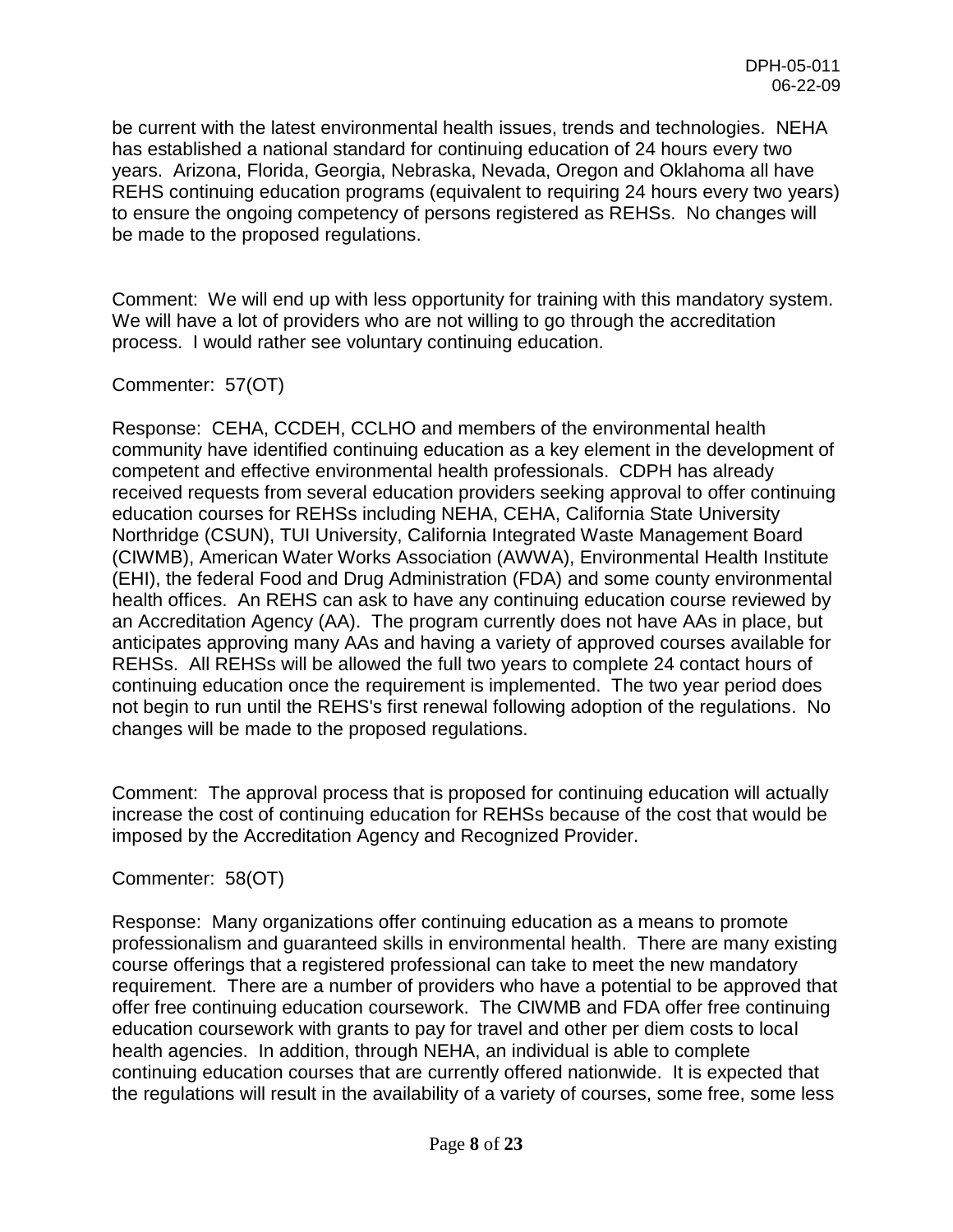expensive than others, on-line courses and on-the-job training courses, to give REHSs a wide range to choose from. No changes will be made to the proposed regulations.

Comment: Considering the current economy and the State's budget crisis, now is not the time to implement continuing education requirements for the REHS. Implementation of these regulations will result in increased expenses. The cost of continuing education will be a heavy burden for many REHSs and impose a financial burden on them, the State of California, and local agencies that choose to compensate staff for costs. This will add more hardships to the State, local jurisdictions and REHSs and is an economic blow to them as well as to the public. Tracking CEUs will be costly to State government. Government agencies and private industry will not benefit. There will be a new cost and drain on resources to implement and monitor these regulations. The fiscal impact on local government does not consider the new increased bureaucratic overview or other costs of the continuing education program.

Commenter: 1(Letter), 27(WT), 30(WT), 32(WT), 34(WT), 36(WT), 37(WT), 38(WT), 39(WT), 40(WT), 41(WT), 42(WT), 43(WT), 44(WT), 45(WT), 46(WT), 47(WT), 48(WT), 49(WT), 50(WT), 51(WT), 52(WT), 55(WT), 56(WT), 58(OT)

Response: The state of the economy is beyond the scope of this rulemaking process; however, the burden on the REHS will be alleviated by the variety of courses the program plans to have available. It is anticipated that there will be some free courses, some less expensive courses, on-line courses and on-the-job training courses, to give REHSs a wide range to choose from. No changes will be made to the proposed regulations.

Comment: There appears to be no objective evidence that technical incompetency is common in the profession and the process to deal with professional incompetence is already in place. There has not been any supported study showing that there is incompetency amongst REHSs in general and that continuing education is needed. The need for mandatory continuing education for the REHS has not been established.

Commenter: 1(Letter), 27(WT), 30(WT), 34(WT), 37(WT), 38(WT), 39(WT), 40(WT), 41(WT), 42(WT), 43(WT), 44(WT), 45(WT), 46(WT), 47(WT), 48(WT), 49(WT), 50(WT), 51(WT), 52(WT), 55(WT), 57(OT), 58(OT)

Response: Health and Safety Code Section 106705 gives the Registration Program the authority to require and set up standards for continuing education for professionals in the rapidly changing and expanding field of environmental health. The absence of continuing education requirements limits the ability of State and local health jurisdictions to provide adequate public health services because their staff is not required to be current with the latest environmental health issues, trends and technologies. CCDEH, an affiliate of CCLHO, CEHA, an organization for REHSs, and the membership of the profession have identified continuing education as a critical need for all environmental health professionals. Continuing education has already been identified as an important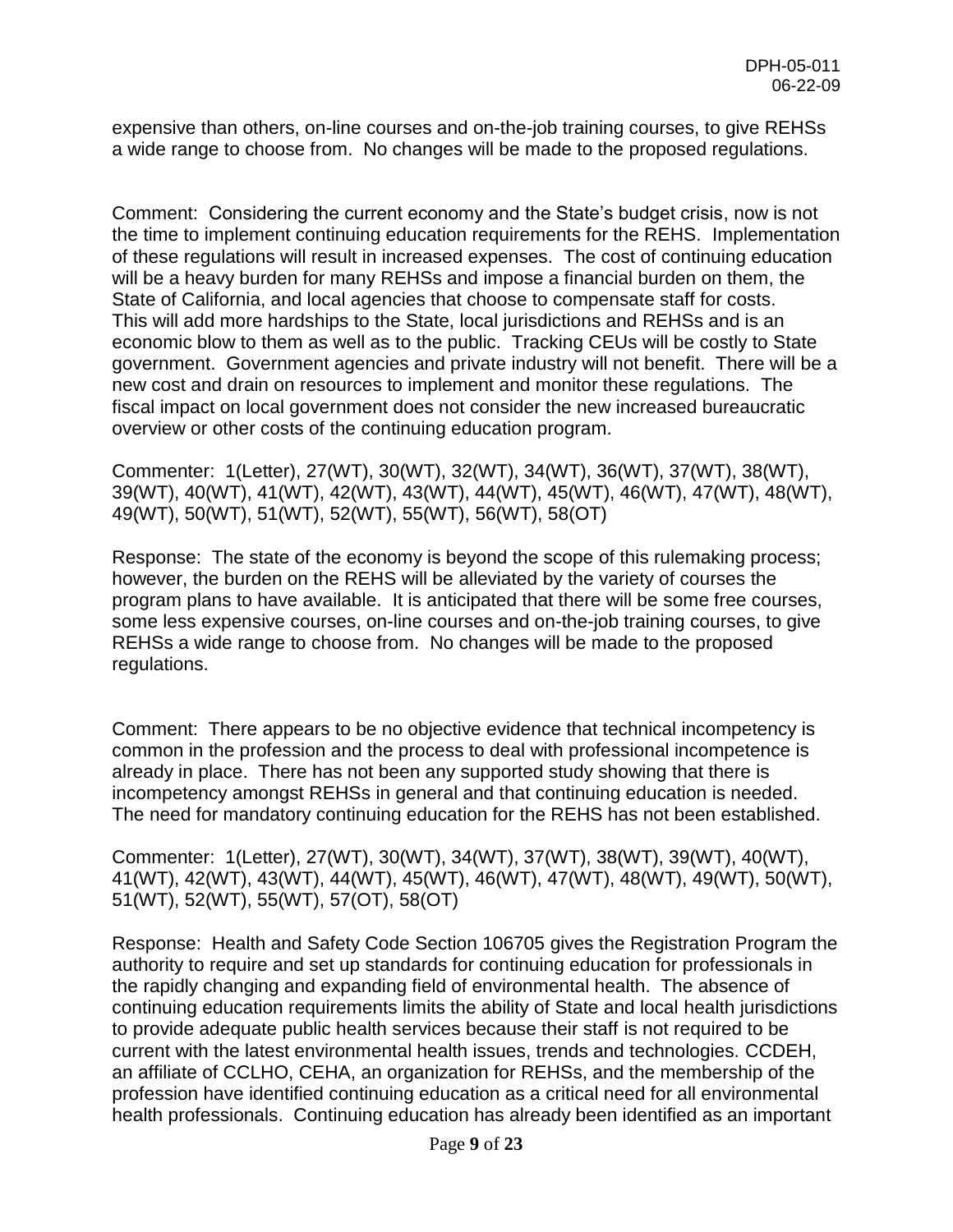requirement for other professions such as physicians, nurses, pharmacists and attorneys. The REHS program works to protect the health of the citizens of California by solving complex environmental health issues and enforcing statutes, codes and local ordinances relevant to environmental health requirements. The practice of environmental health is recognized as the first line of public health defense against diseases as well as issues that threaten the quality of life within a community. Continuing education is necessary to ensure REHSs are knowledgeable about the most current environmental health trends/issues related to food safety, medical waste disposal, waterborne diseases, recreational health, air quality, solid waste disposal, water quality, housing, bioterrorism and emergency preparedness.

Continuing education establishes the professional credential of the REHS. Mandatory routine, recent and relevant training is a hallmark of professionalism. NEHA has established a national standard for continuing education of 24 hours required every two years. Arizona, Florida, Georgia, Nebraska, Nevada, Oregon and Oklahoma all have REHS continuing education programs (equivalent to requiring 24 hours every two years) to ensure the ongoing competency of persons registered as REHSs. No changes will be made to the proposed regulations.

Comment: Mandating continuing education will make recruitment into the profession more difficult.

Commenter: 34(WT), 36(WT), 37(WT)

Response: The purpose of continuing education requirements is to strengthen and enhance the profession. Other states, such as Georgia, Nebraska, Nevada, New Jersey, and Minnesota, also have registered environmental health specialists. In these states decreased recruitment has not been cited. No changes will be made to the proposed regulations.

Comment: The public will not benefit from these regulations as valuable time and resources would be taken away from inspectors that should be in the field.

```
Commenter: 36(WT)
```
Response: Continuing education has already been identified as an important requirement for other professions such as physicians, nurses, pharmacists, and attorneys. The public has an expectation that individuals responsible for environmental health inspection activities in the field have the technical knowledge to ensure public health and safety. An REHS works to protect the health of the citizens of California by solving complex environmental health issues and enforcing statutes, codes and local ordinances relevant to new and evolving environmental health requirements. No changes will be made to the proposed regulations.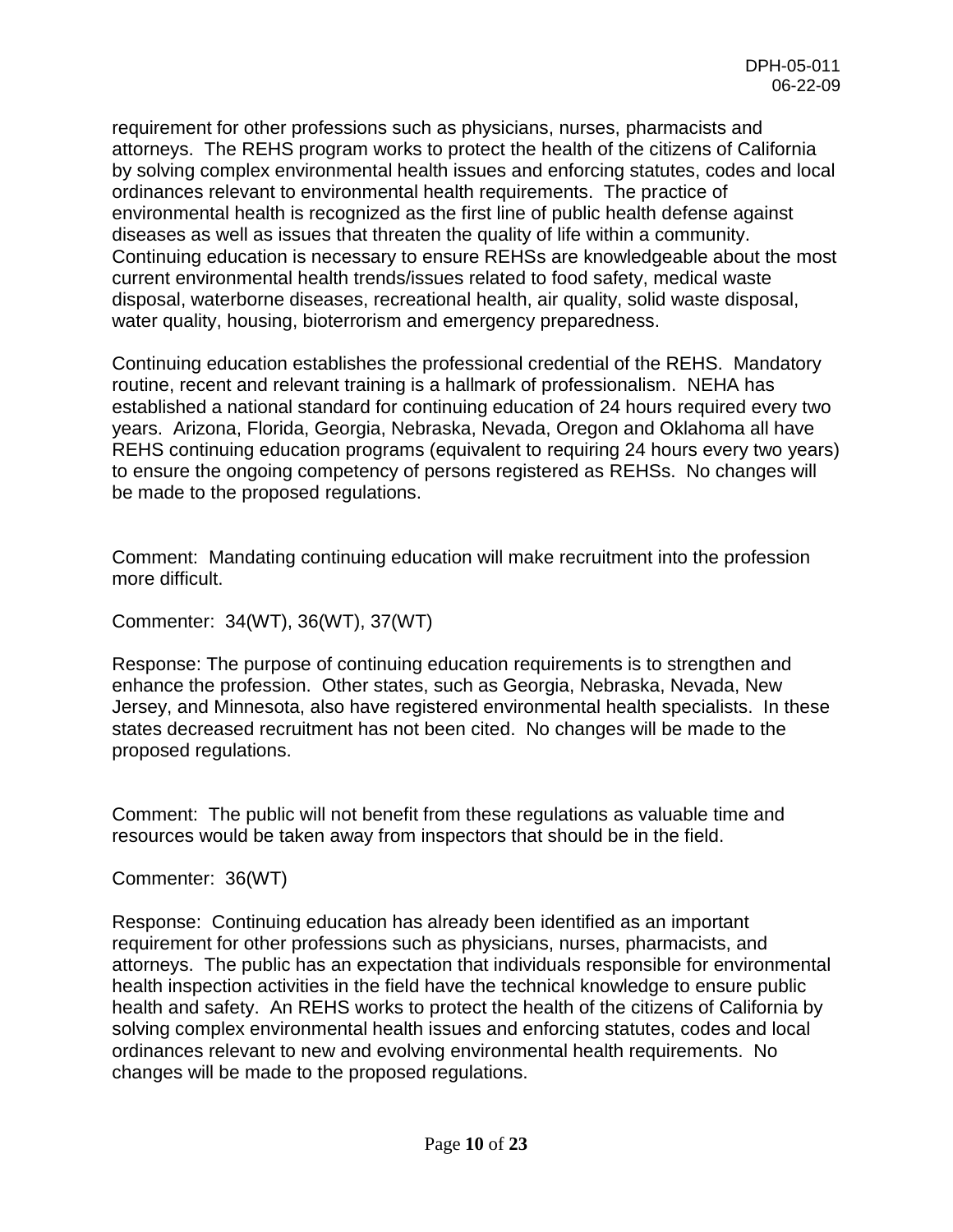Comment: There is no need to mandate education for those individuals who are currently working in the related fields of environmental health. As an REHS I look forward to promoting the growth of our program not hindering it. These regulations are completely unnecessary as REHSs are already pursuing continuing education.

# Commenter: 37(WT), 53(WT)

Response: The proposed regulations will establish a mandatory continuing education requirement for all registered REHSs. NEHA has established a national standard for continuing education in environmental health of 24 hours required every two years. Arizona, Florida, Georgia, Nebraska, Nevada, Oregon and Oklahoma all have REHS continuing education programs (equivalent to requiring 24 hours every two years) to ensure the ongoing competency of persons registered as REHSs. There is an expectation by the public that all professionals meet a minimum level of competence based on education, experience and continuing education requirements. As subject matter experts environmental health professionals are often asked to describe their credentials and continuing education requirements for registration during technical meetings and while testifying at judicial proceedings. CEHA, CCDEH, CCLHO, and members of the environmental health community have identified continuing education as a key element in the development of competent and effective environmental health professionals. No changes will be made to the proposed regulations.

Comment: Many REHSs hold other professional certifications, such as water treatment certificates or vector control licenses which require continuing education units (CEUs) to renew. Many agencies do not pay the CEUs for the non-REHS certifications. If CEUs are required for the REHS we will have to significantly spend more work and personal time on acquiring units for both professional licenses and the REHS.

Commenter: 30(WT)

Response: It is anticipated that existing continuing education programs approved for other professional licenses in the environmental health field will be allowed to meet the proposed continuing education requirements for REHSs. Very few REHSs have multiple continuing education requirements for other professional certifications. No changes will be made to the proposed regulations.

# Fiscal Impact Estimate and Determinations

Comment: In the Fiscal Impact on State Government, include wording that acknowledges funding for the program that was derived from increased REHS fees implemented several years ago.

Commenter: 29(WT), 56(WT)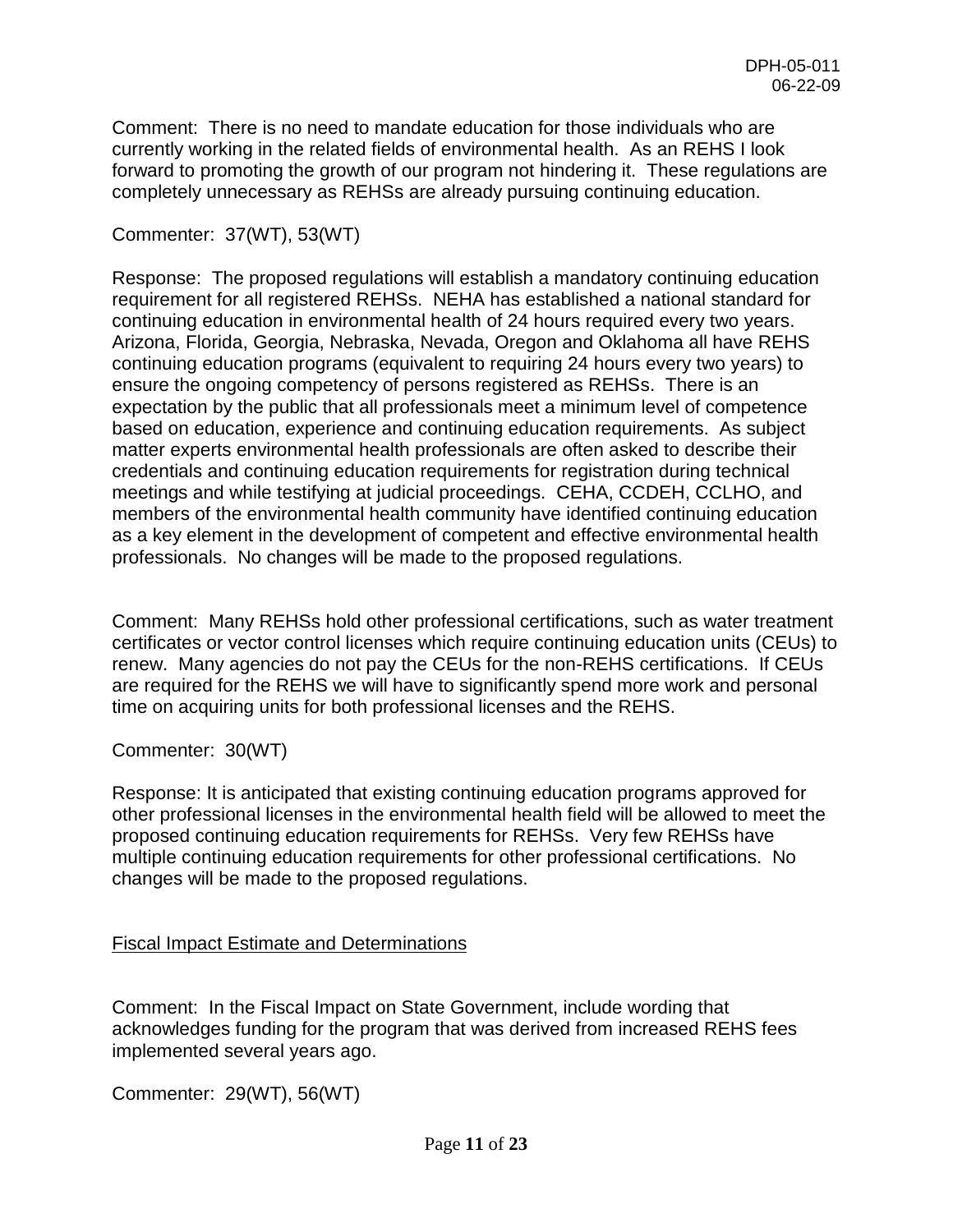Response: This comment is beyond the scope of this rulemaking process because these regulations do not alter the funding that the program currently receives. No changes will be made to the fiscal impact statement.

Comment: Page 10 in the Initial Statement of Reasons states, "The average cost impact that a representative private person or business would necessarily incur in reasonable compliance with the proposed action is estimated to be \$120.00 per employee annually." This amount appears to be way underestimated with the current registration cost for most conferences easily double or triple this amount (travel expenses not included). A cost analysis detailing how this figure was reached is requested for several scenarios, typifying the differing areas of the state where REHSs reside and work. A more rigorous financial analysis is necessary. CDPH has drastically underestimated the cost of this mandate.

Commenter: 1(Letter), 27(WT), 35(WT), 38(WT), 39(WT), 40(WT), 41(WT), 42(WT), 43(WT), 44(WT), 45(WT), 46(WT), 47(WT), 48(WT), 49(WT), 50(WT), 51(WT), 52(WT), 54(WT), 55(WT), 58(OT)

Response: A variety of courses was used to get an average cost per contact hour. The Department conducted a survey of continuing education providers and developed the annual cost. Free courses, as well as web-based training, workshops and courses, government/agency training, home-study and self-study courses, and college courses were considered and it is anticipated they will be available to different areas within the state. As an example, the FDA offers free continuing education coursework on line and the CIWMB offers free continuing education coursework with grants to local health agencies to pay for travel and other per diem costs to local health agencies. In addition, an individual with membership in NEHA is able to complete continuing education courses through the organization nationwide.

## Section 65800. Definitions

Comment: The term "Department" should be defined in the regulations.

Commenter: 1(E-Mail)

Response: It is not necessary to define the term Department in the proposed regulations. The term Department is defined in California Health and Safety Code Section 131052 (8)(F) to be the Department of Public Health, the department that registers REHSs. Therefore, no amendments to the proposed regulation will be made.

Comment: We need language that protects the REHS classification by including language that defines an REHS as a "qualified professional". Over the years, people from the engineering, building inspection and geologist communities have tried to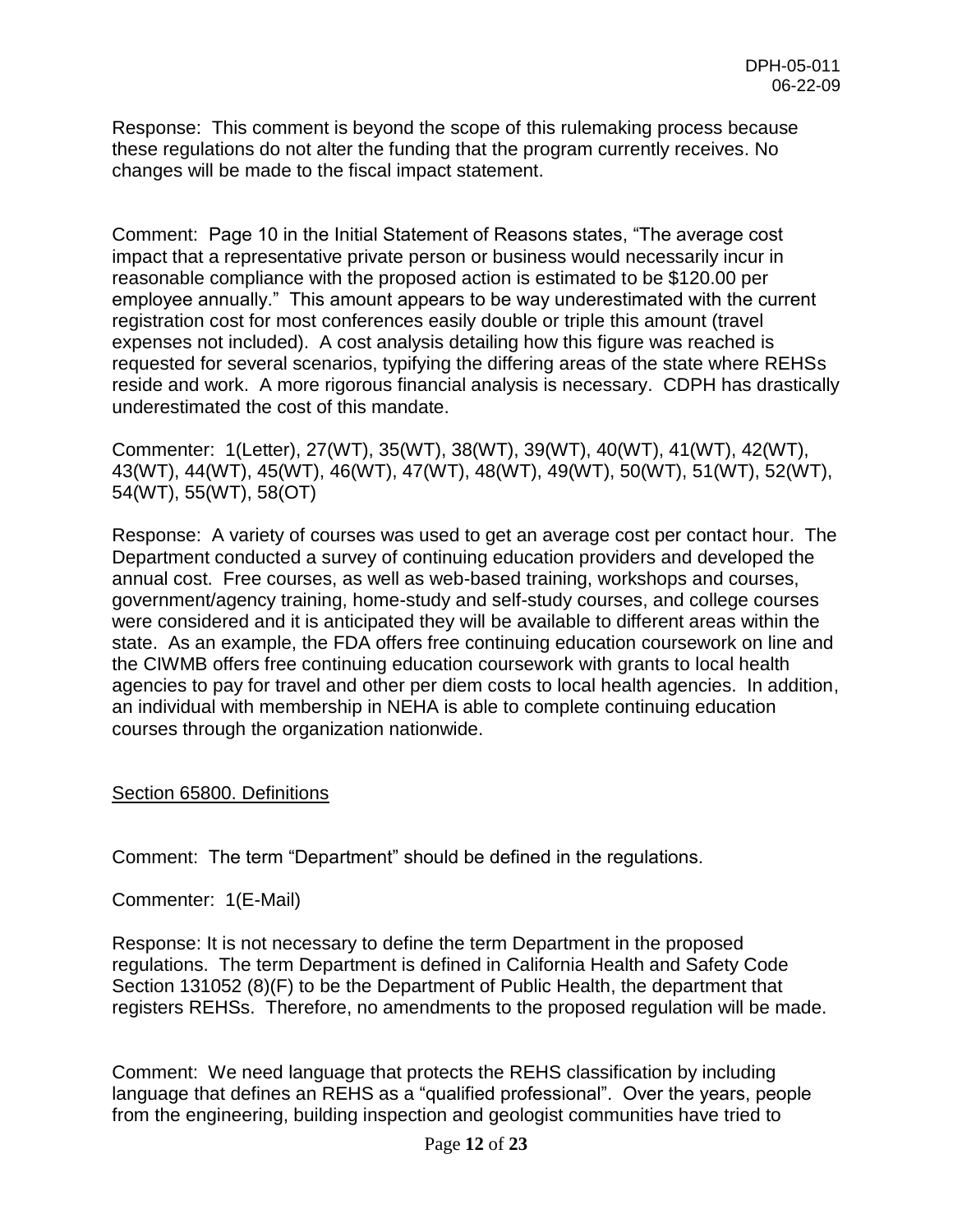eliminate the work that we have done professionally for decades by specifically and strategically defining "qualified professional" narrowly. Such attempts to change the language would outlaw some people from performing their jobs, even with 30 years of experience in the field. This has been a pattern and the EHS profession is now dealing with this problem currently with AB885, the statewide septic system regulations, and the newly adopted greywater regulations in the building code.

Commenter: 4(WT)

Response: This comment is beyond the scope of this rulemaking process as it deals only with the adoption of continuing education for REHSs. No changes will be made to the proposed regulations.

#### Section 65802. Contact Hour

Comment: The language of this section should be modified to read 1.0 continuing education unit  $(CEU) = 1$  contact hour. This is the accounting system used by virtually all other professional accreditation organizations, including the California Board of Registered Nurses and the California Medical Association. The accounting under this system provides clarity and is much easier for the accrediting organization, the CEU providers, and the students.

Commenter: 6(WT), 22(WT)

Response: A "contact hour" is defined as 50-60 minutes of actual class time. The regulations provide a means for translating CEUs into contact hours for those providers that award contact hours, by making one contact hour equivalent to 0.1 CEU. One CEU is awarded for 10 contact hours of instruction. This is the same accounting system used by the California Board of Registered Nursing for continuing education requirements. Physician CEUs are required and monitored by the Medical Board of California, not the California Medical Association. No changes will be made to the proposed regulations.

Section 65805. Continuing Education Requirements for Renewal of Environmental Health Specialist Registration

Comment: The contact hours should be increased to 32 contact hours every 2 years to strengthen the knowledge and application of REHSs in the field.

Commenter: 21(WT)

Response: A minimum of 24 contact hours of continuing education as a condition for the biennial registration renewal for REHSs has been recommended by the EHSRC.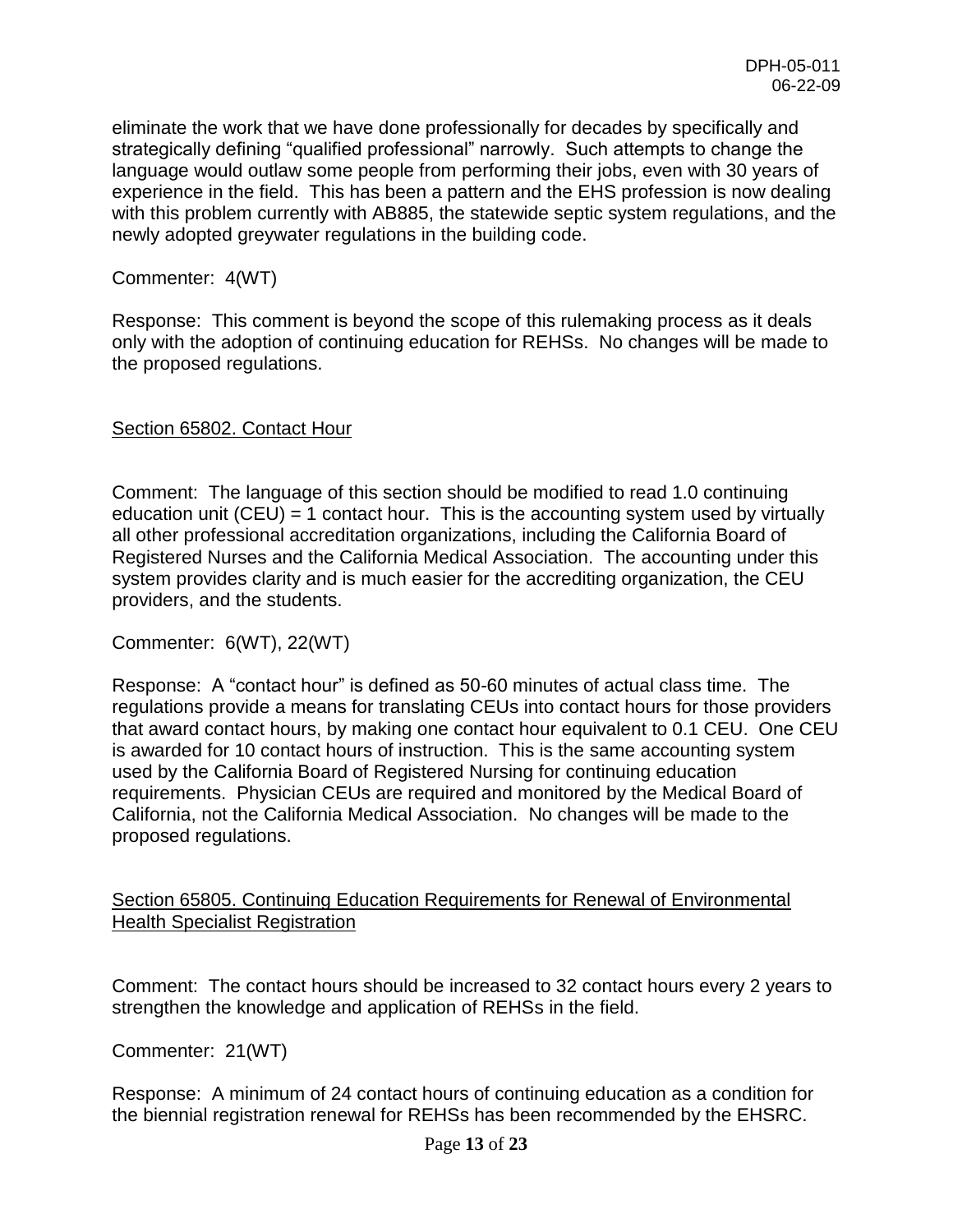NEHA has established a national standard for continuing education in environmental health of 24 hours every two years. Arizona, Florida, Georgia, Nebraska, Nevada, Oregon and Oklahoma all have REHS continuing education programs (equivalent to 24 hours every two years) to ensure the ongoing competency of persons registered as REHSs. No changes will be made to the proposed regulations.

Comment: The 240 required hours is going to be difficult to achieve, particularly at first. This may be more feasible after a couple of years when a sufficient inventory of classes has been established.

Commenter: 23(WT)

Response: REHSs will be required to complete 24, not 240, contact hours of continuing education as a condition for the biennial registration renewal for REHSs. A "contact hour" is defined as 50-60 minutes of actual class time. One contact hour is equivalent to 0.1 CEU. One CEU is awarded for 10 contact hours of instruction. No changes will be made to the proposed regulations.

Comment: In my experience with the water industry, it is very tough to get 24 units in a three-year period, much less a two-year period. We're going to find that REHSs will be taking the same classes over and over to fulfill their continuing education requirement.

Commenter: 57(OT)

Response: The regulations propose a requirement of 24 contact hours and not 24 units. It is anticipated that existing continuing education approved for other professional licenses will also be approved for REHS CEUs. The program anticipates having a wide variety of courses available for REHSs to choose from. It is expected that on-line training, journal reviews, or book reviews will be approved for continuing education credits. No changes will be made to the proposed regulations.

Comment: The implementation date should be specified. I would like to request that the start date be chosen with enough time for the employees to meet their obligations. A full two years should be available to complete the CEU requirement. The regulations should specify that the CEU requirement will not be in effect for a partial biennial registration period.

Commenter: 1(Letter), 4(WT), 38(WT), 39(WT), 40(WT), 41(WT), 42(WT), 43(WT), 44(WT), 45(WT), 46(WT), 47(WT), 48(WT), 49(WT), 50(WT), 51(WT), 52(WT), 55(WT), 58(OT)

Response: The biennial registration renewal will contain information regarding when 24 hours need to be completed, and each individual will be allowed the specified full two years to obtain the required contact hours. The two year period does not begin until the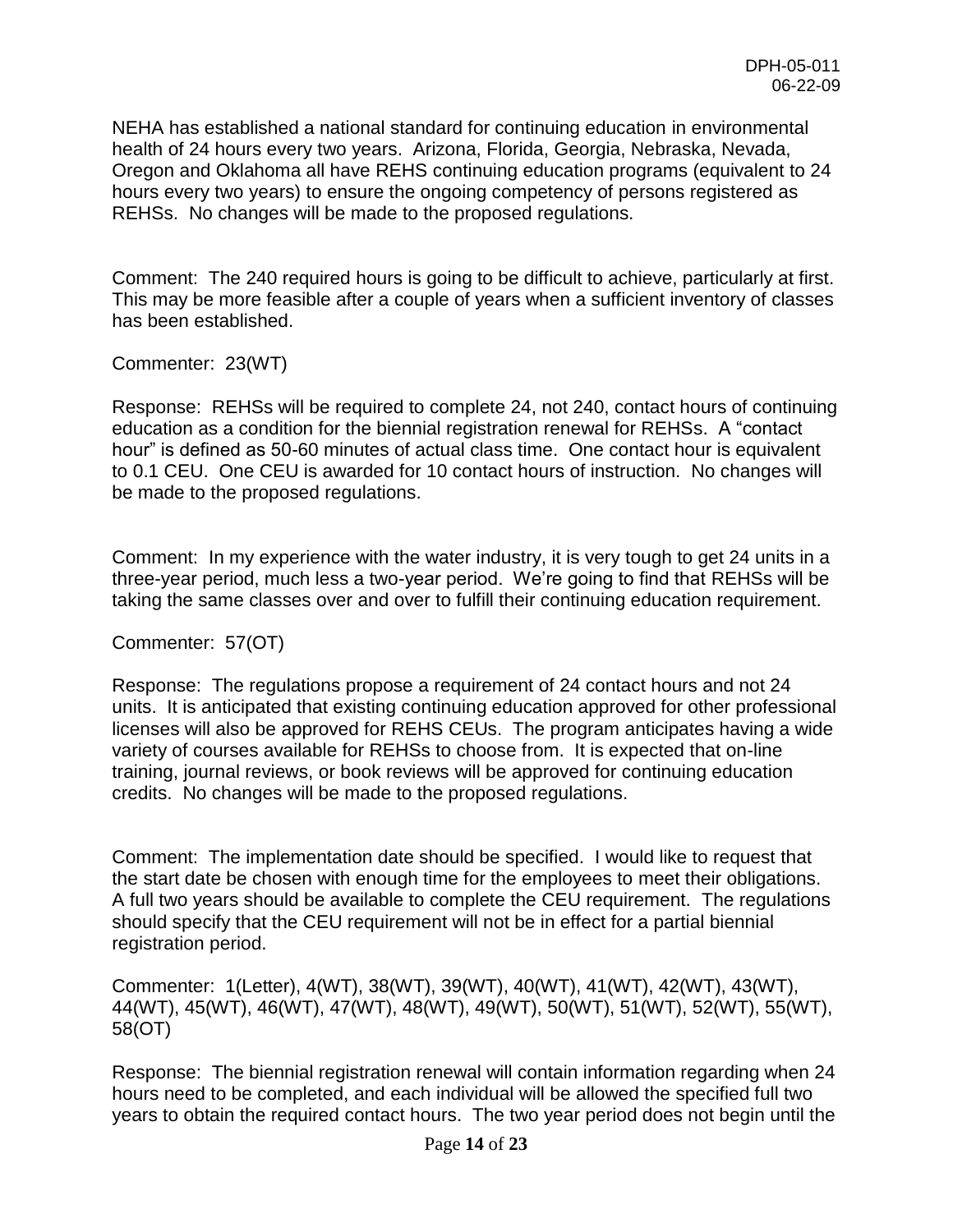REHS's first renewal following adoption of the regulations. No changes will be made to the proposed regulations.

Comment: Section 65808 (a) would require registrants to provide "written documentation" that 24 hours of approved coursework has been completed within the previous 24 months at the time of registration renewal. The regulation should specify what type of documentation would be acceptable, i.e. is a copy of the certificate of completion the only acceptable documentation?

Commenter: 29(WT), 56(WT)

Response: Yes, a certificate of completion will be acceptable proof of course completion. The documentation requirement is found in Section 65805 (a), not Section 65808 (a), of the proposed regulations. As specified in Section 65807 (f), all recognized providers shall furnish certificates of completion to all successful participants. The certificate shall contain the name of the participant and name of the provider, title of the course, number of contact hours, date of completion, course expiration date, course number and the name of the Accreditation Agency. The Department may also review selected continuing education provider enrollment lists to verify attendance. At the time of your biennial renewal, you will be required to list all of your completed courses. You must keep copies of certificates and documentation of completed courses for five years, as random audits will be conducted after each biennial renewal cycle. No changes will be made to the proposed regulations.

Comment: If the Accreditation Agency and all the providers are in California, it will become an extreme burden to meet the continuing education requirements, thus resulting in the loss of registration that I have held for close to 36 years. The loss of registration will impact my ability to return to California to work as an Environmental Health Specialist without extreme burden. Page 9 under Alternatives in the Initial Statement of Reasons (ISOR) document (10/15/08) states, "The Department of Public Health (Department) has determined that no reasonable alternative considered by the Department, or otherwise identified and brought to the attention of the Department would be more effective and less burdensome to affected private persons than this proposed action." This letter is notice that it appears that the current regulation as written will cause an extreme burden and that alternatives to remedy my situation were not considered.

Commenter: 27(WT)

Response: It is anticipated that there will be courses available that registrants in other states can take. It is not unreasonable to expect REHSs who are licensed in California to take continuing education courses in California. However, it is expected that there will be a variety of national and on-line courses, journal reviews or book reviews that REHSs can choose from to fulfill their 24 contact hour requirement, no matter where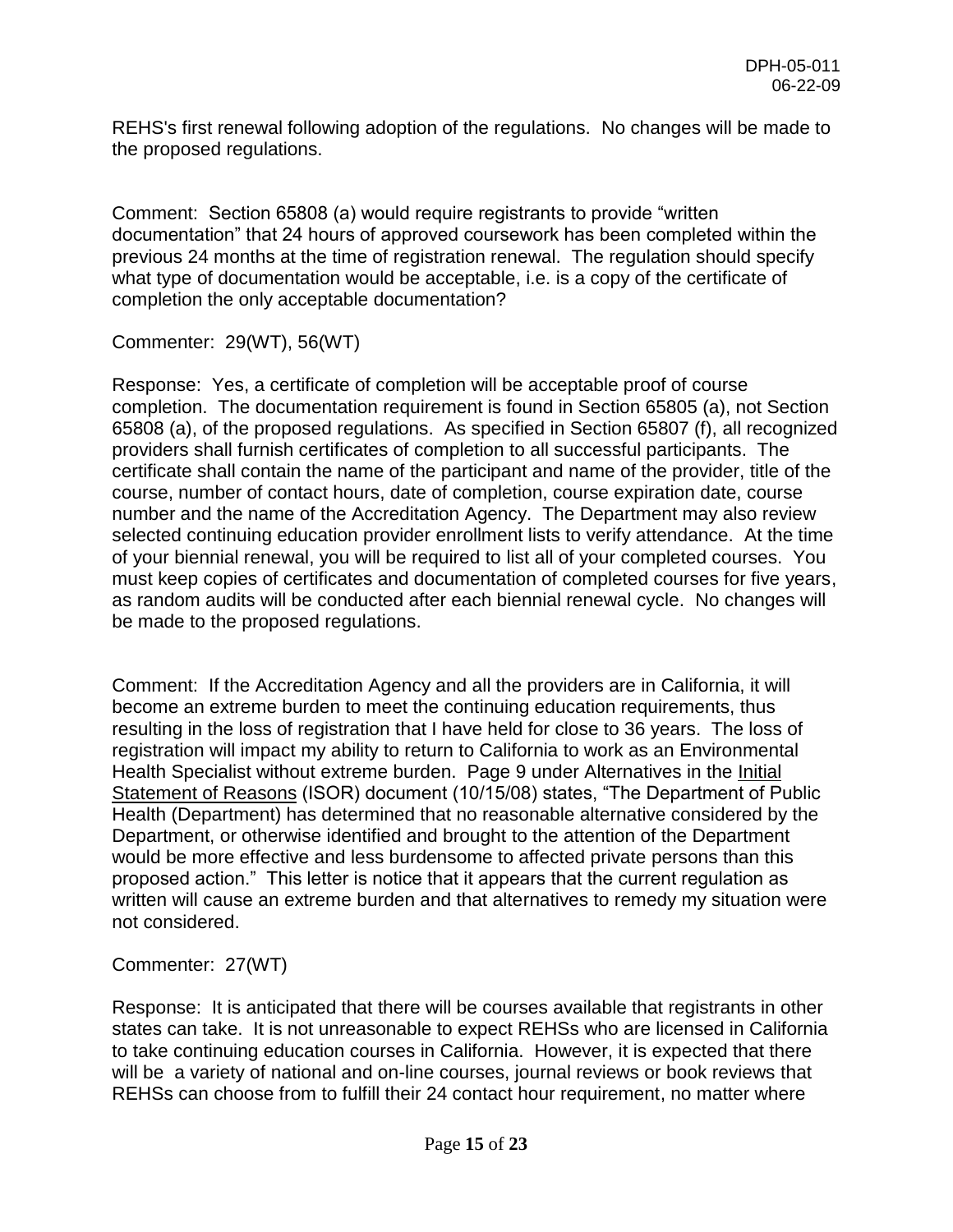they live. The REHS program's goal is to safeguard the public health of persons in California. No changes will be made to the proposed regulations.

Comment: I would like to see language that protects the employee from being delisted if they cannot receive time to participate from their employers, since the majority of training offered is scheduled during the workday. Some management in other counties responds to training requests negatively, making training virtually impossible to attend.

#### Commenter: 4(WT)

Response: This comment is beyond the scope of the regulations as the Department does not regulate employers, but only REHSs. In addition, there will be different types of courses available to accommodate all types of work schedules. It is expected that there will be a variety of national and on-line courses, journal reviews or book reviews that REHSs can choose from to fulfill their 24 contact hour requirement. No changes will be made to the proposed regulations.

Comment: Subsection 65805 c) is not clear if Environmental Health Specialists on Family Medical Leave Act (FMLA) time-off would be eligible for exemption. This exemption should be included and the definition more inclusive of other life events.

Commenter: 29(WT), 56(WT)

Response: REHSs may seek exemption from the continuing education requirements for registration renewal on the grounds of serious illness or military service by applying to the Department in writing. The process of requiring written requests for exemption provides the Department with documentation of the request. The Department will review each request to determine if it qualifies for exemption from the continuing education requirement. No changes will be made to the proposed regulations.

Comment: DPH-05-011 provides vague information on what would be approved for continuing education credits. Will on-line training, journal reviews, or book reviews be approved for continuing education credits? Different states allow book reviews, video review and computer based trainings to account for continuing education credits for renewal of their REHS certification. This needs to be clearly specified so that we can get a better grasp of how feasible it would be to complete the 24 contact hours. There needs to be flexibility in allowing various methods and channels to complete the 24 contact hours. How would certain seminars and training courses be assigned contact hours and would some of these be worth no contact hours at all?

Commenter: 34(WT), 53(WT)

Response: Section 65807(c) lists the requirements for a course to be eligible for continuing education credit. The program currently does not have AAs in place, but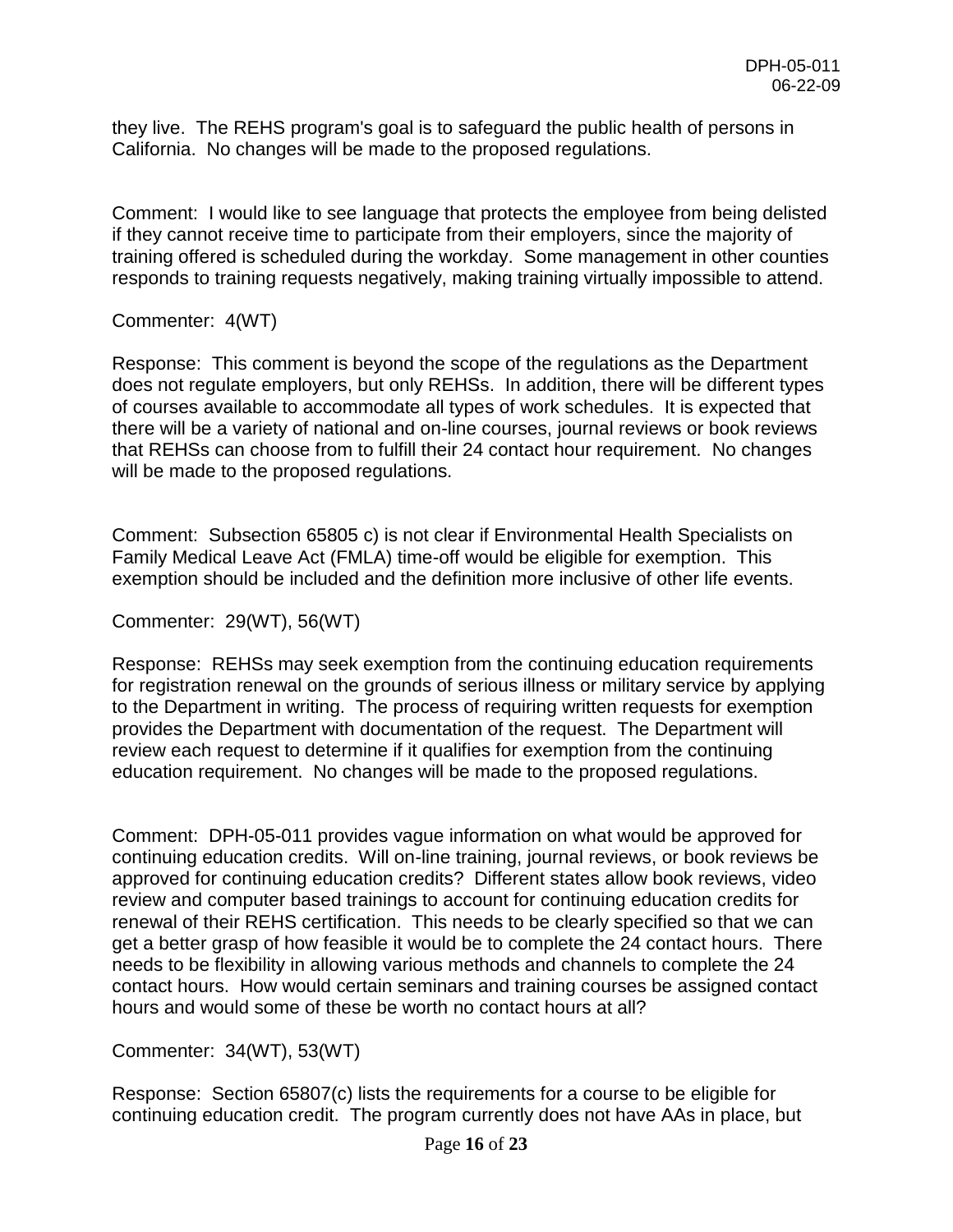anticipates approving many AAs and having a variety of approved courses available for REHSs. It is expected that there will be on-line courses, journal reviews, or book reviews that REHSs can take. The program anticipates that there will be courses of various costs, including free courses, to give REHSs a wide range to choose from. No changes will be made to the proposed regulations.

Comment: The regulations should insure that approved CEU training must be affordable; available in a large number of locations throughout the state, including rural areas; of high quality; on a variety of topics/specialties; have sufficient opportunities and frequent offerings; have a sufficient number of home study, web-based training and teleconference options.

Commenter: 1(Letter), 35(WT), 57(OT), 58(OT)

Response: There is no requirement that the courses be affordable, but, in fact, the cost for sample courses ranges from free to \$30.00 per contact hour. It is expected that free and other on-line training, journal reviews, or book reviews will be approved for continuing education credits. The program anticipates that there will be courses of various costs, including free courses, to give REHSs a wide range to choose from. CDPH has already received requests from several education providers seeking approval to offer continuing education courses for REHSs, including NEHA, CEHA, California State University Northridge (CSUN), TUI University, California Integrated Waste Management Board (CIWMB), American Water Works Association (AWWA), Environmental Health Institute (EHI), the federal Food and Drug Administration (FDA) and some county environmental health offices. There is nothing to prevent an REHS from recommending that a provider become accredited. No changes will be made to the proposed regulations.

Comment: Training programs, such as those provided through FDA, United States Department of Agriculture (USDA), CEHA, NEHA, Southern California Gas Company, and California Environmental Protection Agency (CalEPA) are well attended and provide excellent presentations at an affordable cost, sometimes even for free. If continuing education credits are mandated, the cost for these training seminars would most likely go up due to the higher demand and may become too expensive for many to attend.

## Commenter: 34(WT)

Response: Based on existing continuing education in multiple fields, the program anticipates that there will be a wide variety of courses available for REHSs to choose from, at a wide range of costs, including free and inexpensive courses. Many of the online courses are free and the program anticipates online courses will be offered at no cost. This was verified during the Department's survey of training providers. Expensive courses may not be well attended, and there will always be a demand for courses that are less expensive. No changes will be made to the proposed regulations.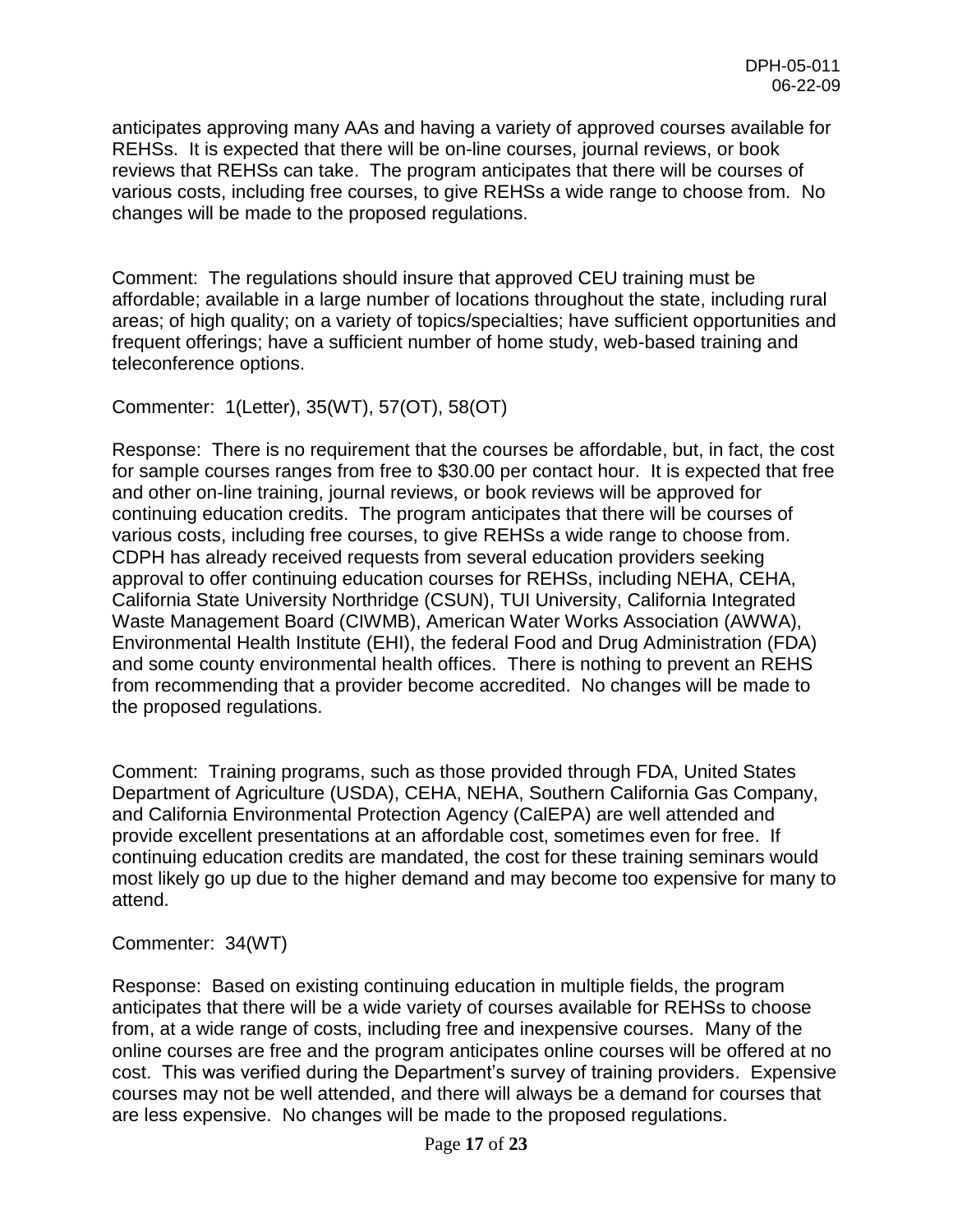# Section 65806. Accreditation Agencies

Comment: There should be a mechanism to insure that there are Accreditation Agencies approved and functioning prior to implementation. How will registration renewals be processed in the event these agencies have not been established by the date of implementation? Likewise, it must be verified that a sufficient number of Recognized Providers exist prior to implementation.

Commenter: 1(Letter), 38(WT), 39(WT), 40(WT), 41(WT), 42(WT), 43(WT), 44(WT), 45(WT), 46(WT), 47(WT), 48(WT), 49(WT), 50(WT), 51(WT), 52(WT), 55(WT), 58(OT)

Response: The Department is soliciting Accreditation Agencies to begin the implementation process for the continuing education regulations. Information has been sent out to people who provide training so that a sufficient number of Accreditation Agencies will be available when the regulations are approved. There are many professional training organizations that can serve as providers of continuing education for the profession. A number of the organizations have reviewed the proposed regulations and have contacted the Department about becoming an Accreditation Agency or Recognized Provider. The program currently does not have AAs in place, but we anticipate approving many AAs and having a variety of approved courses available for REHSs. Again, all REHSs will be allowed the full two years to complete 24 contact hours of continuing education following adoption of the regulations. No changes will be made to the proposed regulations.

Comment: A time limit for processing requests for approval as an Accreditation Agency is missing and should be imposed. A complete application for approval as an Accreditation Agency should be processed by the Department within thirty days.

Commenter: 1(Letter), 1(E-Mail), 38(WT), 39(WT), 40(WT), 41(WT), 42(WT), 43(WT), 44(WT), 45(WT), 46(WT), 47(WT), 48(WT), 49(WT), 50(WT), 51(WT), 52(WT), 55(WT), 58(OT)

Response: It is not necessary to establish an application processing time requirement in regulation. There are no provisions in law that require the Department to establish a regulatory time limit on the processing of requests for approval as an Accreditation Agency. The Department is placing a high priority on completing the application review and approval process of Accreditation Agencies. No changes will be made to the proposed regulations.

Comment: An Accreditation Agency should have a time limit to process requests for coursework approval from a recognized provider. A reasonable time limit would be 15 days.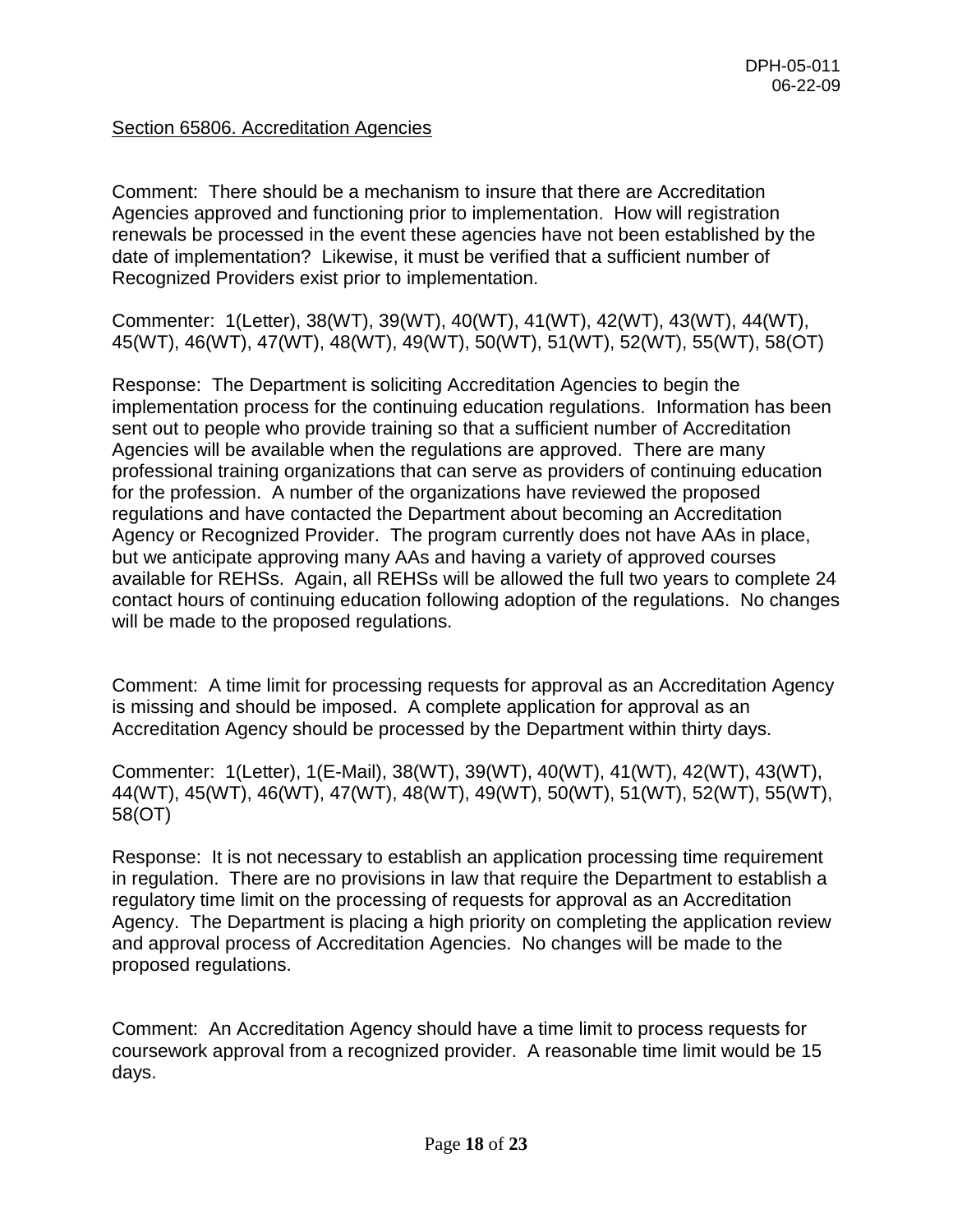Commenter: 1(Letter), 38(WT), 39(WT), 40(WT), 41(WT), 42(WT), 43(WT), 44(WT), 45(WT), 46(WT), 47(WT), 48(WT), 49(WT), 50(WT), 51(WT), 52(WT), 55(WT)

Response: It is not necessary to establish a time requirement for coursework approval in regulation. Section 64807(g) of this regulation states that all coursework shall be approved at least 15 days prior to the course being offered. No changes will be made to the proposed regulations.

Comment: The Department should maintain a current list of Accreditation Agencies, with contact information, on the Department website.

Commenter: 1(E-Mail)

Comment: The Accreditation Agency should maintain a current list of Recognized Providers and approved coursework. There should be a provision for notification/listing/posting of approved and revoked Accreditation Agencies, Recognized Providers and coursework. This list should be available to REHSs via phone and website.

Commenter: 1(Letter), 1(E-Mail), 38(WT), 39(WT), 40(WT), 41(WT), 42(WT), 43(WT), 44(WT), 45(WT), 46(WT), 47(WT), 48(WT), 49(WT), 50(WT), 51(WT), 52(WT), 55(WT), 58(OT)

Response: The Environmental Health Specialist Registration Program will establish a website link with each Accreditation Agency. Each Accreditation Agency is expected to have a current list of Recognized Providers and approved coursework on its website. No changes will be made to the proposed regulations.

Comment: The Department should have a clearly defined process for responding to complaints regarding Accreditation Agencies. A process for responding to concerns/complaints regarding Accreditation Agencies should be required.

Commenter: 1(Letter), 1(E-Mail), 38(WT), 39(WT), 40(WT), 41(WT), 42(WT), 43(WT), 44(WT), 45(WT), 46(WT), 47(WT), 48(WT), 49(WT), 50(WT), 51(WT), 52(WT), 55(WT), 58(OT)

Response: As regulations are intended to govern the activities of regulated entities, not the Department, there is no need for the Department to include in the regulations a process for responding to complaints regarding Accreditation Agencies. The Department routinely accepts complaints regarding various classes of persons that it regulates, without the process being described in law or regulation. The Department will welcome complaints regarding Accreditation Agencies, and plans to have a complaint form and information on the complaint filing processavailable on the REHS website at [www.cdph.ca.gov/certlic/occupations/ Pages/REHS.aspx.](http://www.cdph.ca.gov/certlic/occupations/%20Pages/REHS.aspx) No changes will be made to the proposed regulations.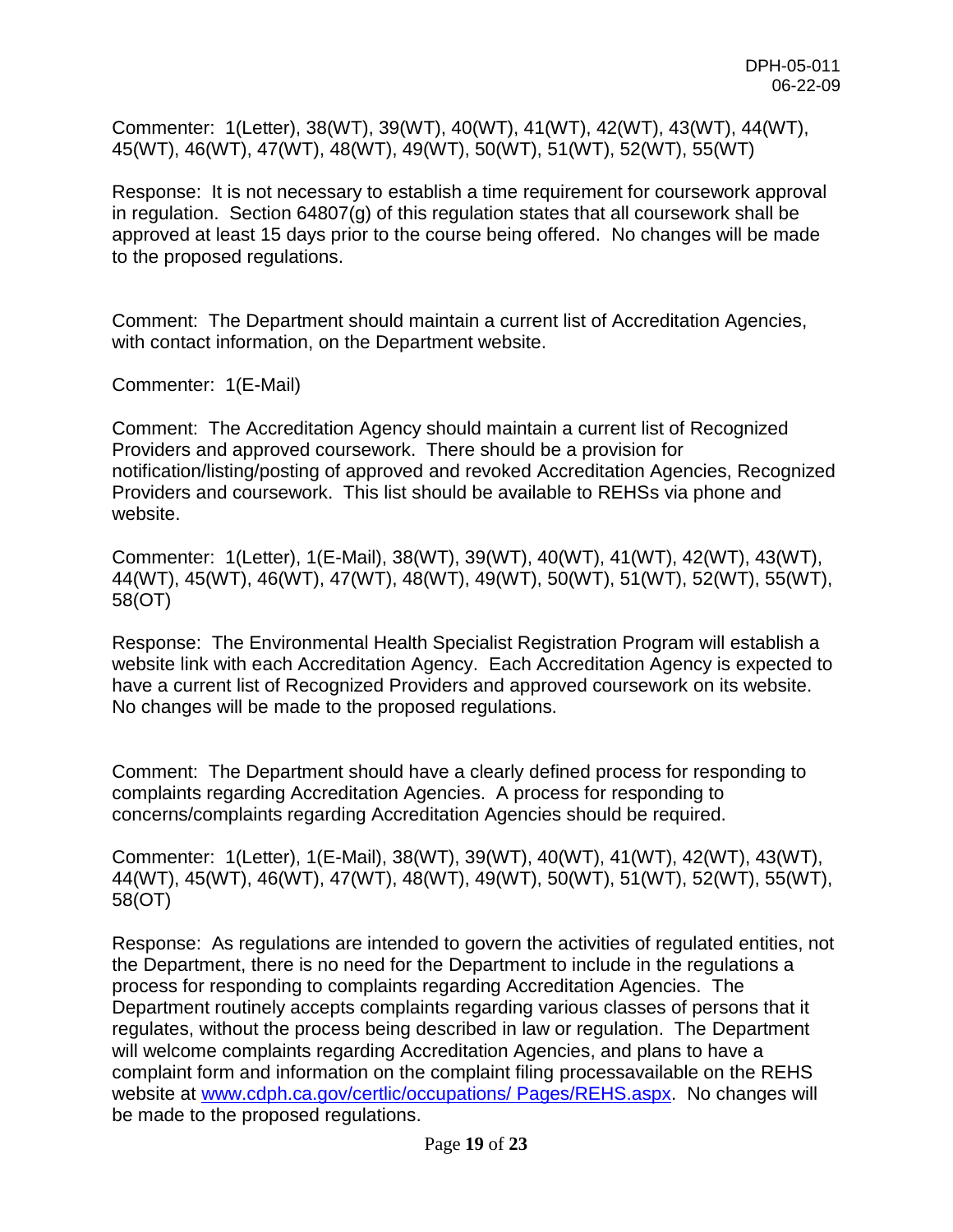Comment: REHSs must be able to take coursework from certain Department preapproved sources, without going through the formal Accreditation Agency/Recognized Provider approval. Source examples that should receive such automatic Department approval: accredited educational institutions, UC Extension courses, training sponsored by governmental agencies such as the CIWMB and the SWQCB, RWQCB, NEHA classes, NSF, etc. In the event there is not an approved Accreditation Agency, the Department must serve as the Accreditation Agency, with the same requirements and timeframes.

Commenter: 1(E-Mail)

Response: CDPH has already received requests from several education providers seeking approval to offer continuing education courses for REHSs, including NEHA, CEHA, California State University Northridge (CSUN), TUI University, California Integrated Waste Management Board (CIWMB), American Water Works Association (AWWA), Environmental Health Institute (EHI), the federal Food and Drug Administration (FDA) and some county environmental health offices. The Accreditation Agencies are tasked with the responsibility to make sure that coursework meets the subject matter requirements of the regulations. It is anticipated that the Accreditation Agencies will approve many types of courses. The Department chose the process for approval of Accreditation Agencies because utilizing Accreditation Agencies is expected to minimize the amount of resources committed by the Department. No changes will be made to the proposed regulations.

Comment: The regulations should include a petition process for CDPH to consider the approval of coursework that Environmental Health Specialists attend and is valid environmental health training, but has not received Accreditation Agency approval. A model can be found in the pharmacy board regulations.

Commenter: 29(WT), 56(WT)

Response: It is anticipated that several Accreditation Agencies will approve providers that meet the requirement of the proposed regulations. The Department believes that there is no need for the Department to establish an additional approval structure for continuing education coursework in the regulations becausethe Accreditation Agency will be able to promptly approve providers. No changes will be made to the proposed regulations.

Comment: The Accreditation Agency concept is too restrictive and narrow and will discourage agencies from pursuing applications. There should be multiple approval agencies. Agencies that operate similar course approval programs and national training programs should have reciprocity to approve REHS CEUs. For failsafe purposes, the Department should also be included as an Approval Agency. It is also recommended that accredited educational institutes, universities, colleges, and associations with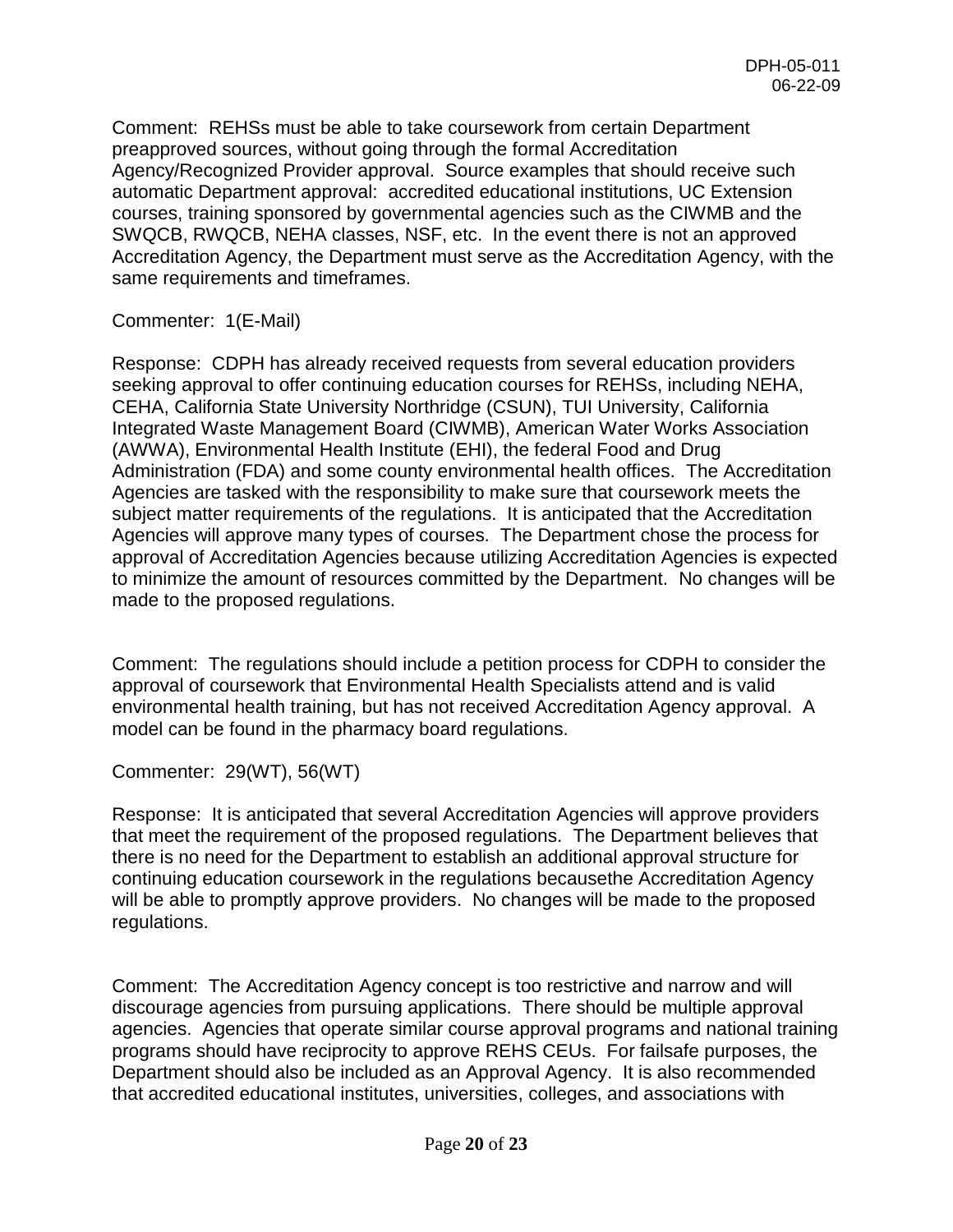established and approved environmental degree/certificate programs be deemed by the Department as "Accreditation Agencies" employing "Recognized Providers".

Commenter: 29(WT), 35(WT), 56(WT)

Response: The Accreditation Agency concept is modeled after the Board of Pharmacy and CDPH Laboratory Field Services Branch which use a similar continuing education model. CDPH has already received requests from several education providers seeking approval to offer continuing education courses for REHSs, including NEHA, CEHA, California State University Northridge (CSUN), TUI University, California Integrated Waste Management Board (CIWMB), American Water Works Association (AWWA), Environmental Health Institute (EHI), the federal Food and Drug Administration (FDA) and some county environmental health offices. Utilizing Accreditation Agencies is expected to minimize the amount of resources committed by the Department. In order to maintain consistency and fairness, each Accreditation Agency must meet the same approval criteria. No changes will be made to the proposed regulations.

## Section 65807. Requirements for Recognized Providers

Comment: Prior to implementation of the CEU requirement, the Department needs to insure that there are an adequate number of Recognized Providers throughout the state (and willing to travel throughout the state).

Commenter: 1(Letter), 1(E-Mail), 38(WT), 39(WT), 40(WT), 41(WT), 42(WT), 43(WT), 44(WT), 45(WT), 46(WT), 47(WT), 48(WT), 49(WT), 50(WT), 51(WT), 52(WT), 55(WT)

Response: The program currently does not have Accreditation Agencies (AAs) in place, but anticipates approving many AAs that will offer a variety of approved courses for REHSs to choose from through Recognized Providers. It is expected that Recognized Providers will be available in various regions of the state. It is expected that on-line training, journal reviews, or book reviews will be approved for continuing education credits. There is nothing to prevent an REHS from recommending that a provider become accredited. All REHSs will be allowed a full two years to complete 24 contact hours of continuing education after the regulations are adopted. No changes will be made to the proposed regulations.

Comment: The field of environmental health is continually changing and expanding. The list of topics and subject matter for approved coursework should be expanded to include other areas of environmental health. The phrase "includes, but is not limited to" as found in the scope of practice in environmental health as set forth in Health and Safety Code, Section 106615(e), should be inserted in Section 65807(c)(1). Owing to the multi-disciplinary nature of environmental health work, REHSs often partake of educational opportunities that are not aimed exclusively or primarily at the REHS. It would seem that not all traditional providers would undertake the burden of seeking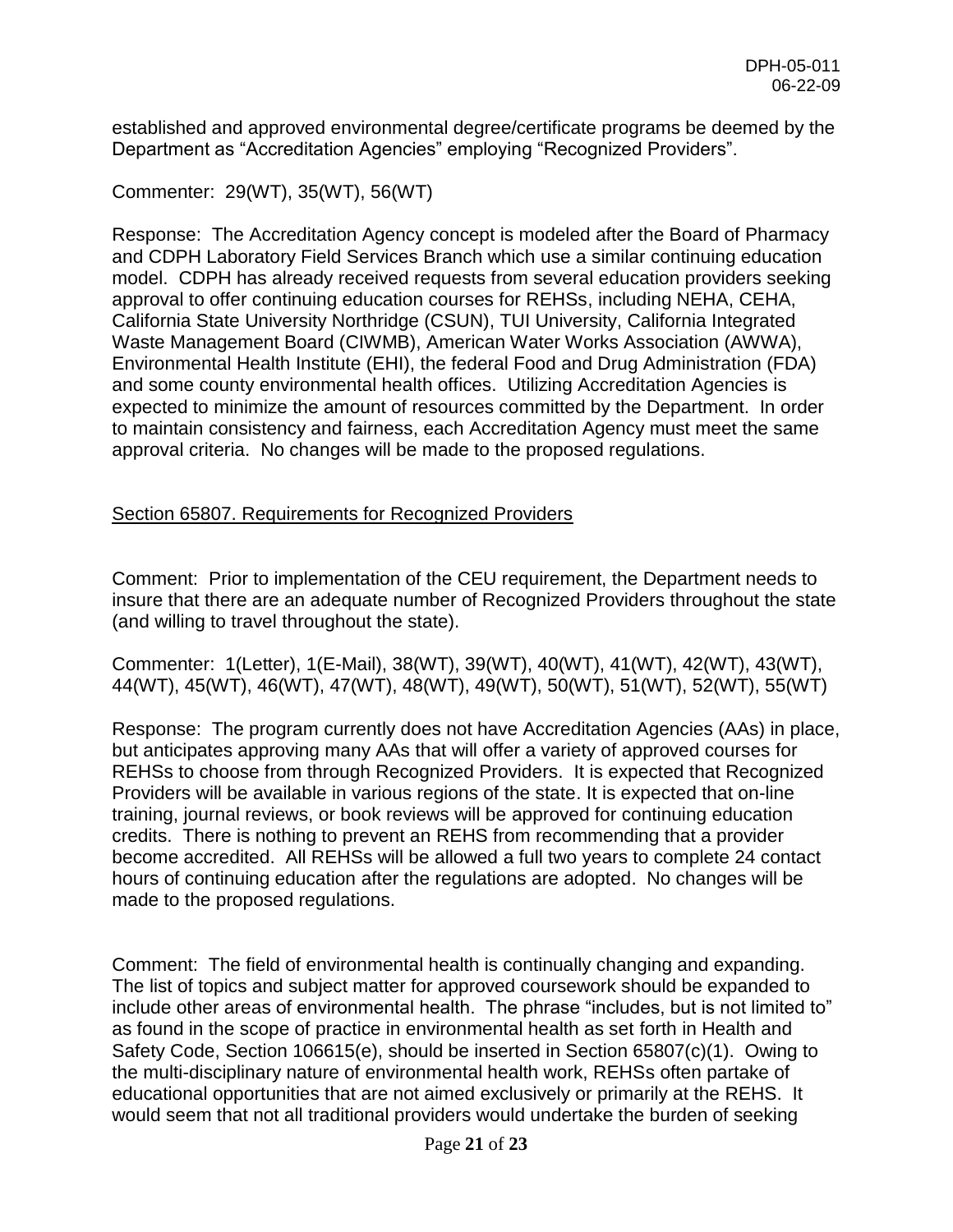approval for their coursework. These regulations would then diminish the number and range of continuing education activities available to the REHS. Subject areas such as engineering, computer science, social work, environmental law, techniques of investigation and enforcement, professional ethics, aboveground tanks, risk communication, cultural competence, nanotechnology, GIS, and Spanish language should be included in the list of topics.

Commenter: 1(Letter), 2(WT), 11(WT), 27(WT), 29(WT), 33(WT), 38(WT), 39(WT), 40(WT), 41(WT), 42(WT), 43(WT), 44(WT), 45(WT), 46(WT), 47(WT), 48(WT), 49(WT), 50(WT), 51(WT), 52(WT), 55(WT), 56(WT)

Response: Section 65807(c) merely provides that certain subjects shall be considered appropriate topics and does not limit the subject matter to the listed topics for approved coursework, as long as they are pertinent to the scope of practice as defined in Health and Safety Code Section 106615(e). No changes will be made to the proposed regulations.

Comment: Section 65807 (g) "All coursework shall be approved at least fifteen days prior to the course being offered." Define "being offered". Does this mean when the coursework occurs or when course registration begins?

Commenter: 1(E-Mail)

Response: "Being offered" is when course registration begins. No changes will be made to the proposed regulations.

Comment: What does "other mediated instructional approaches" mean?

Commenter: 1(E-Mail)

Response: Other mediated instructional approaches refers to continuing education courses taken outside of a classroom setting where teaching is done through media, such as television, computer, DVD. It is expected that on-line training, journal reviews, or book reviews will be approved for continuing education credits. CDPH has already received requests from several education providers seeking approval to offer continuing education courses for REHSs including NEHA, CEHA, California State University Northridge (CSUN), TUI University, California Integrated Waste Management Board (CIWMB), American Water Works Association (AWWA), Environmental Health Institute (EHI), the federal Food and Drug Administration (FDA) and some county environmental health offices. Some of these organizations approve these types of training courses. No changes will be made to the proposed regulations.

Comment: Recognized Providers should inform all REHSs prior to the coursework if the Accreditation Agency's approval or the Recognized Provider's approval has been